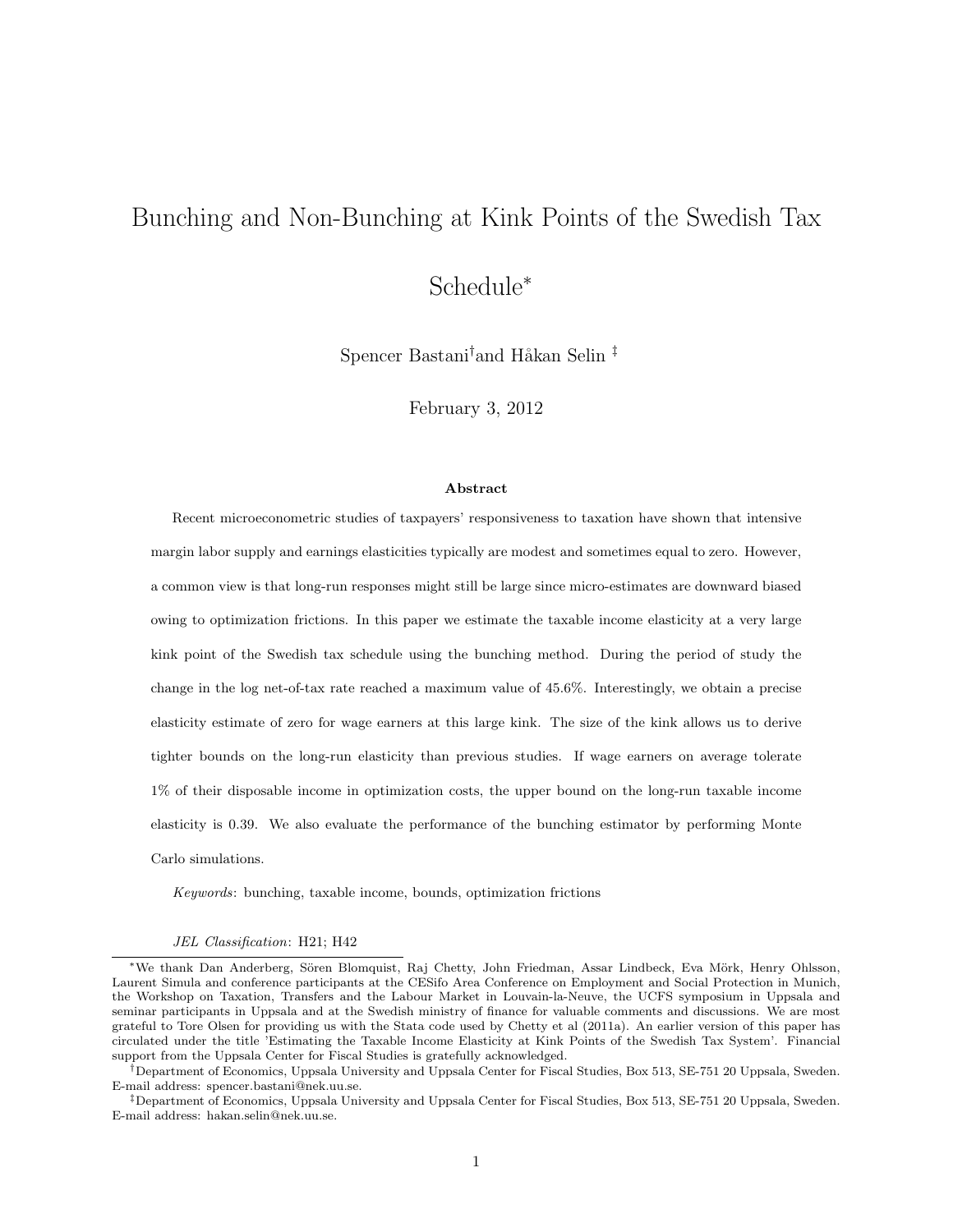### 1 Introduction

Recent microeconometric studies of taxpayers' responsiveness to taxation have shown that intensive margin labor supply and earnings elasticities typically are modest and sometimes equal to zero (Chetty 2011, Chetty et al 2011a, Saez 2010, Saez et al 2010). However, a common view is that long-run responses might still be large since micro-estimates are downward biased owing to optimization frictions. In this paper we make use of population-wide register data sets covering the time period 1998-2008 to estimate the taxable income elasticity at a particularly large kink point in the upper middle part of the Swedish income distribution (the first central government kink point). During this period, the percentage change in the net-of-tax rate at the kink reached a maximum value of 45.6%. This is a substantially larger change in marginal incentives in comparison to similar kinks studied elsewhere for the purpose of estimating behavioral elasticities.<sup>1</sup> The size of the kink allows us to derive tighter bounds on the long-run elasticity than previous studies.

The behavioral parameter of interest in this paper is the taxable labor income elasticity with respect to the net-of-tax rate. As taxable labor income is obtained by subtracting deductions from gross labor income, the estimated elasticity does not only include hours of work responses to taxation but also responses related to deduction behavior.<sup>2</sup>

Owing to the size of the central government kink point, the standard frictionless model predicts a substantial amount of bunching even if the elasticity is very small. In Figure 1 we have simulated taxable income distributions under the 2002 Swedish tax schedule for two very modest values of the compensated elasticity,  $0.01$  and  $0.1<sup>3</sup>$  Both values of the elasticity are below the elasticity estimates obtained in most empirical studies of the taxable income elasticity when tax reforms are used for identification.<sup>4</sup>

<sup>1</sup>The jump in marginal tax rates at the first central government kink point was 17.4-23.3 percentage points 1998-2008. The threshold for the top tax in Denmark analyzed by Chetty et al (2011a), 1994-2001, amounted to 12.5 – 15 percentage points during the period of study, and the second federal tax kink in the U.S. 1988-2002 examined by Saez (2010) implied a marginal tax rate increase of 13 percentage points.

<sup>2</sup>The standard static labor supply model can be generalized to a model for taxable income. In the labor supply model the individual equates the marginal disutility of work and the marginal net-of-tax hourly wage rate in optimum. In the taxable income model the individual instead supplies taxable income until the marginal disutility of supplying taxable income is equal to the marginal net-of-tax rate (1-marginal tax rate). The taxable income elasticity captures more margins than hours of work (e.g. effort per hour, tax avoidance and tax evasion).

<sup>&</sup>lt;sup>3</sup>In the simulations the income supply function is  $z = z_0(1-\tau)^e$ , where z is taxable income supply, z<sub>0</sub> is 'potential income' ,  $\tau$  is the marginal tax rate and e is the taxable income elasticity. This supply function has been derived from an iso-elastic utility function (see the parametric example in Saez 2010). The log normal 'potential income' distribution is calibrated such that the mean and variance of the realized simulated income distribution coincides with the mean and variance of the actual 2002 income distribution.

 $4$ See Saez et al (2010) for a US centered overview of the taxable income literature and section 4 of Pirttilä and Selin (2011) for a survey of the Swedish literature.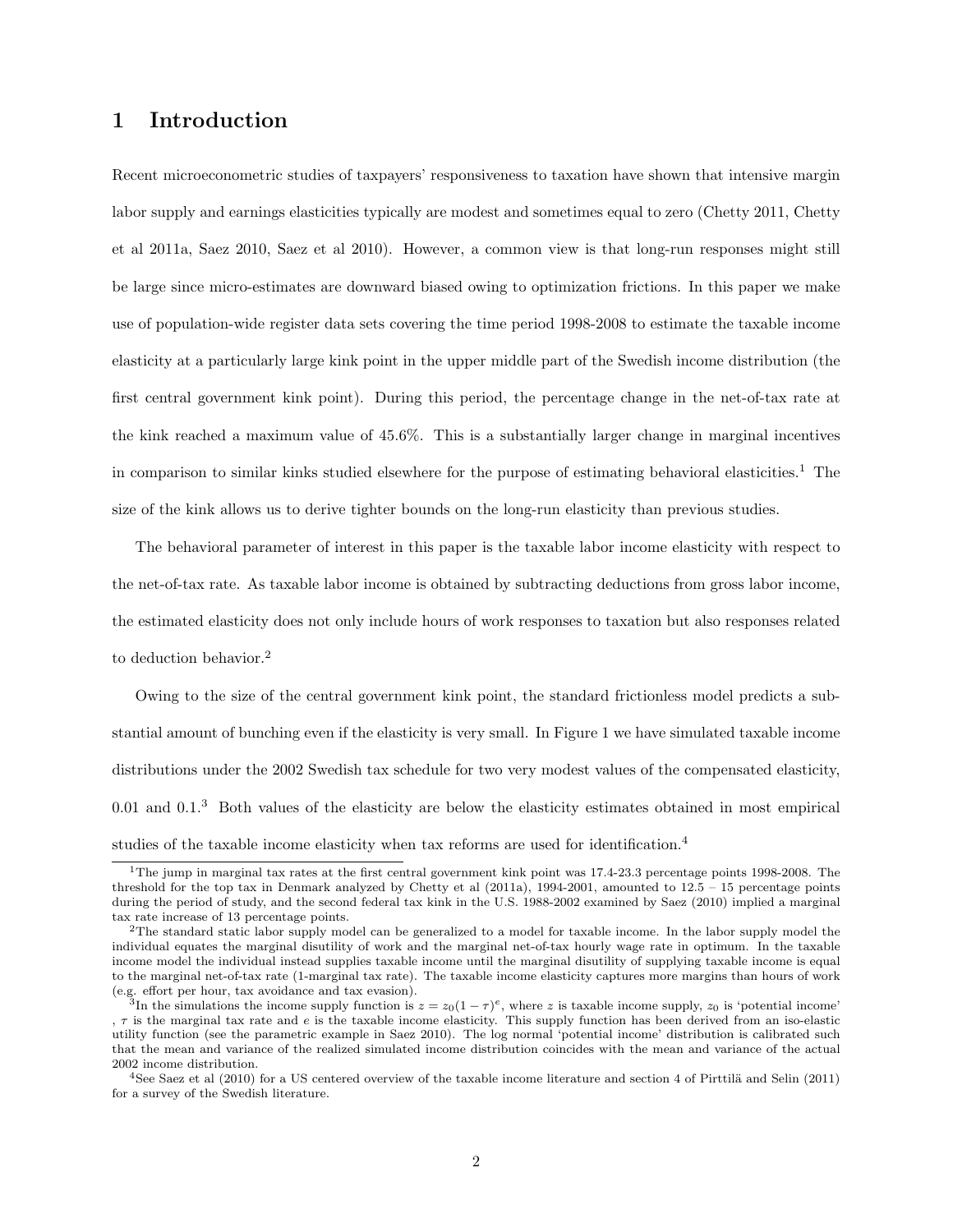

Figure 1: Simulated income distributions assuming an elasticity of 0.01 (top panel) and 0.1 (bottom panel) shown together with the marginal tax schedule under the Swedish income tax in 2002. The large and salient federal income tax kink appears at an earnings level of 290,100 SEK and generates a sharp empirical prediction for the taxable income distribution.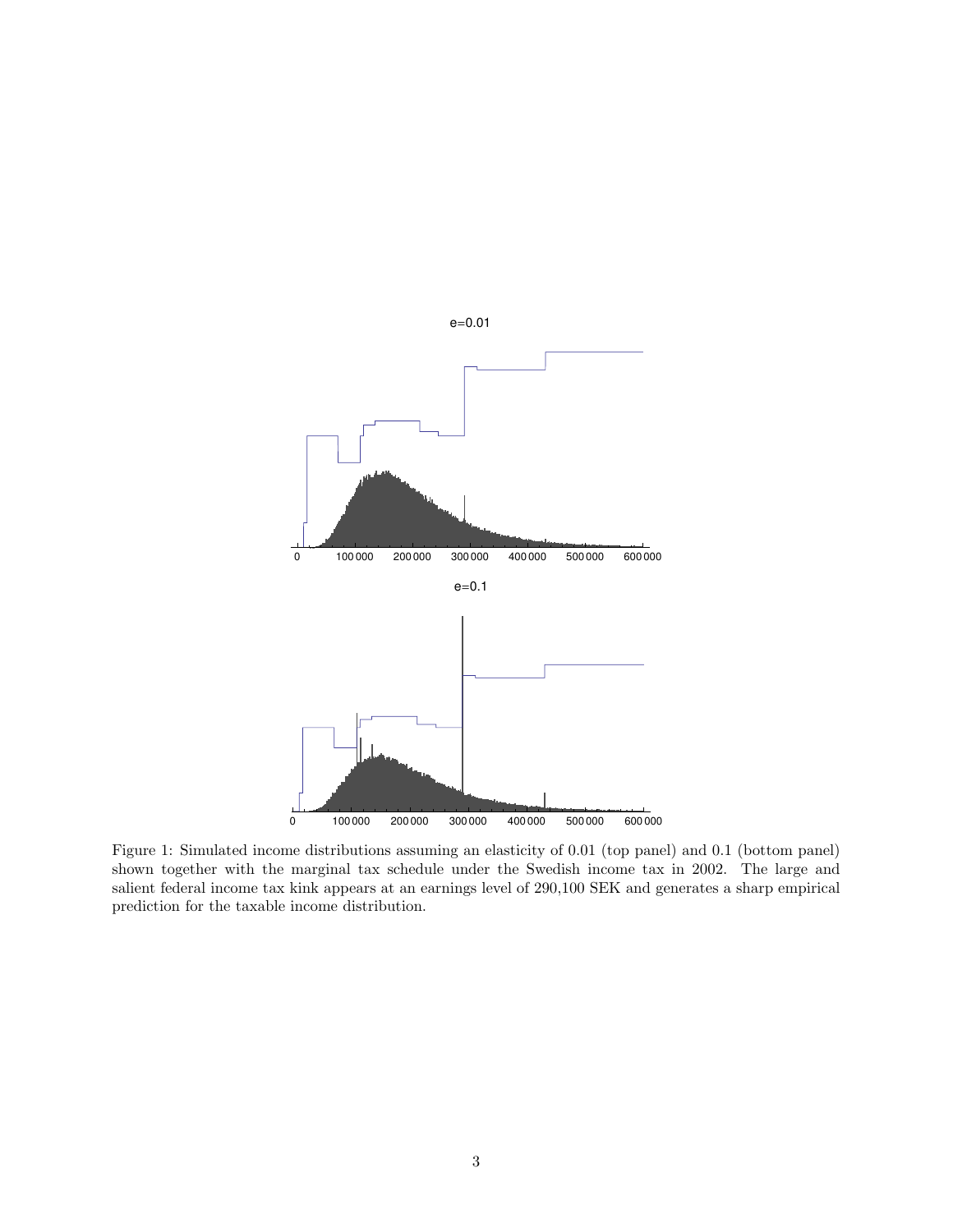The figure demonstrates that, even when the elasticity is as low as 0.01, there is a clear spike at the first central government kink of the Swedish tax schedule. When the elasticity is 0.1 the spike is huge. In the real world, one cannot expect individuals to bunch exactly at the segment-limit, although if the distribution of deviations between actual and desired income choices of individuals is smooth and symmetric we should observe a hump rather than a spike at the kink point.

Given the simulated income distributions of Figure 1 our empirical results are surprising. Among wage earners we find no economically significant bunching of taxpayers at the large central government kink point. This implies an observed compensated elasticity of zero. The self-employed, on the other hand, display sharp and statistically significant bunching at the first central government kink point. However, the implied elasticity estimates are small, around 0.02 for broader groups of self-employed individuals and around 0.05 for the 'purely self-employed' who only earn income from the firm they own. It is interesting to note that the 'purely self-employed' also display bunching at the second central government kink point which is noticeably smaller and located further up in the income distribution.

The absence of bunching at the large central government kink point suggests that the local behavioral responses to changes in the tax schedule in these income ranges are negligible in the short run. This finding is consistent with the well documented empirical regularity that labor supply tends to be inelastic along the intensive margin. Since we study the taxable labor income elasticity, which also includes deduction-related responses, this paper lends even stronger support to the earlier finding that taxpayers' short run responses to changes in marginal tax rates are small.

Our finding that the observed compensated elasticity is zero does not however lead us to believe that taxes are without distortions. While it is costly for taxpayers to respond to tax changes in the short run due to adjustment costs, hours constraints and inattention, long-run responses to tax changes might still be substantial. In particular, long-run responses to taxes do not need to take place at the individual level and as such, cannot be captured by conventional micro-economic models. Other potentially important channels are collective agreements and the regulatory structure of the labor market.

Chetty (2011) recognizes the discrepancy between structural elasticities (the elasticities we would observe in a world without optimization frictions) and observed elasticities. By making assumptions about the extent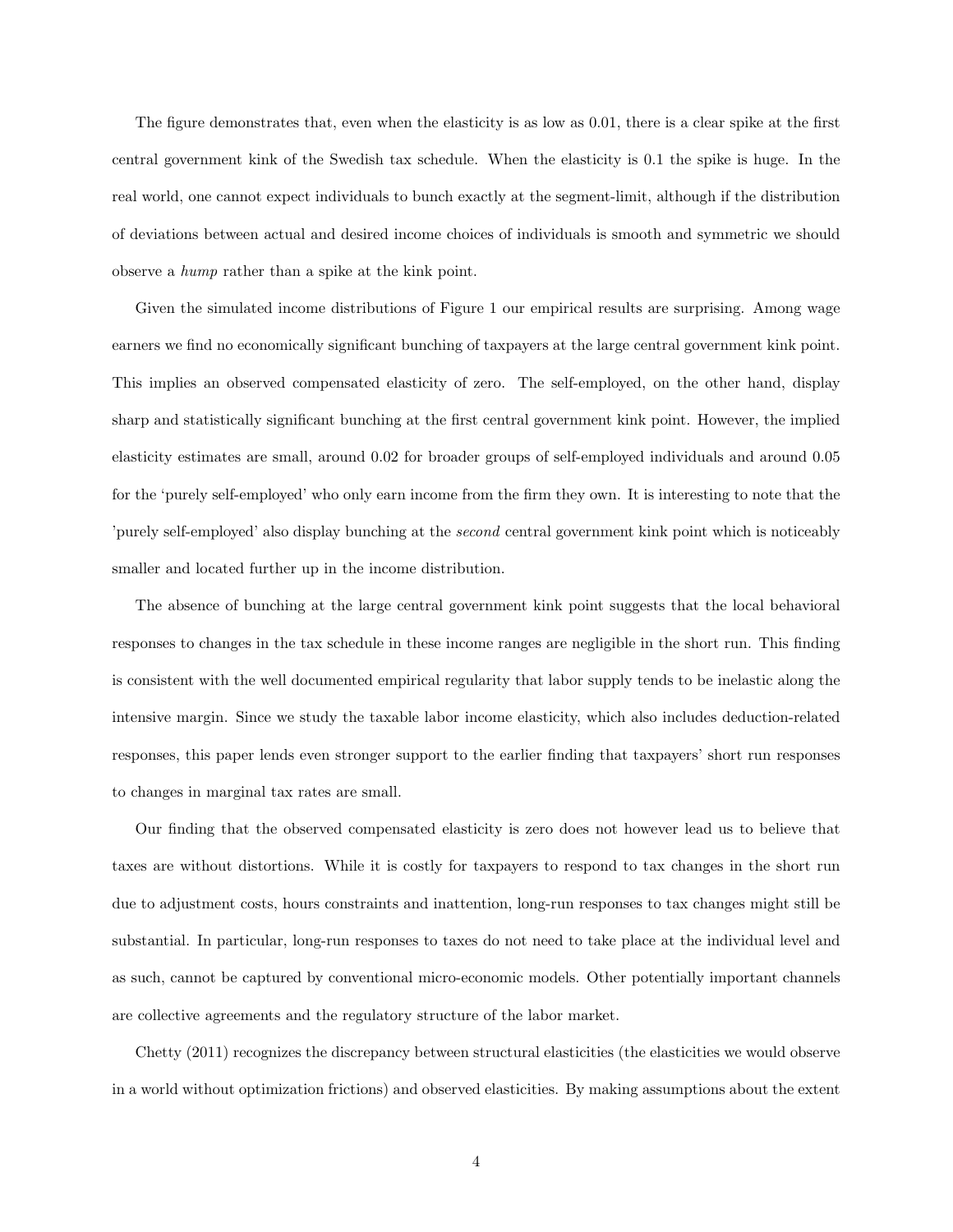to which individuals tolerate utility losses by ignoring tax changes, Chetty is able to put bounds on the structural elasticity based on observed behavior. If we adopt Chetty's procedure and baseline assumption that individuals on average tolerate one percentage point of their disposable income in utility losses, we find an upper bound on the long run elasticity of 0.39. Noticeably, this upper bound on the compensated elasticity lies below the upper bounds implied by the elasticity estimates obtained by both Blomquist and Selin (2010) and Gelber (2011), two other recent studies on Swedish data. As our kink is very large, and technically the upper bound shrinks at a quadratic rate in the change in the log net-of-tax share, a substantial amount of information is contained in our estimates.

Finally, we contribute methodologically to the bunching literature by analyzing the potential impact of income effects on bunching estimates. Previous papers have not systematically taken into account the possibility that income effects may bias the compensated elasticity estimates downwards. While it is possible to prove analytically that income effects do not influence the bunching estimator when the tax change is small, it is difficult to appeal to this result when analyzing a kink point as large as in the present paper. To address the issue, we perform Monte Carlo simulations, where the data is generated by a utility function implying a constant compensated elasticity but a nonzero income effect term. This exercise reveals that although obtained elasticity estimates are somewhat smaller, the impact of income effects is practically insignificant.

The paper is organized as follows. Section 1.1 briefly summarizes previous literature on bunching estimation. Section 2 and 3 present the underlying model and estimation framework. Section 4 describes the institutional setting and data, whereas section 5 presents the main empirical analysis. Section 6 performs bounds calculations. Section 7 describes our Monte-Carlo exercise with income effects. Finally, section 8 concludes.

#### 1.1 Related Literature

This paper primarily draws on the seminal work by Saez (1999, 2002, 2010). Saez observed that predictions of the standard taxable income supply model can be tested by making use of large register data sets. In the past, non-linear budget set models have been estimated on small survey data sets, where it has been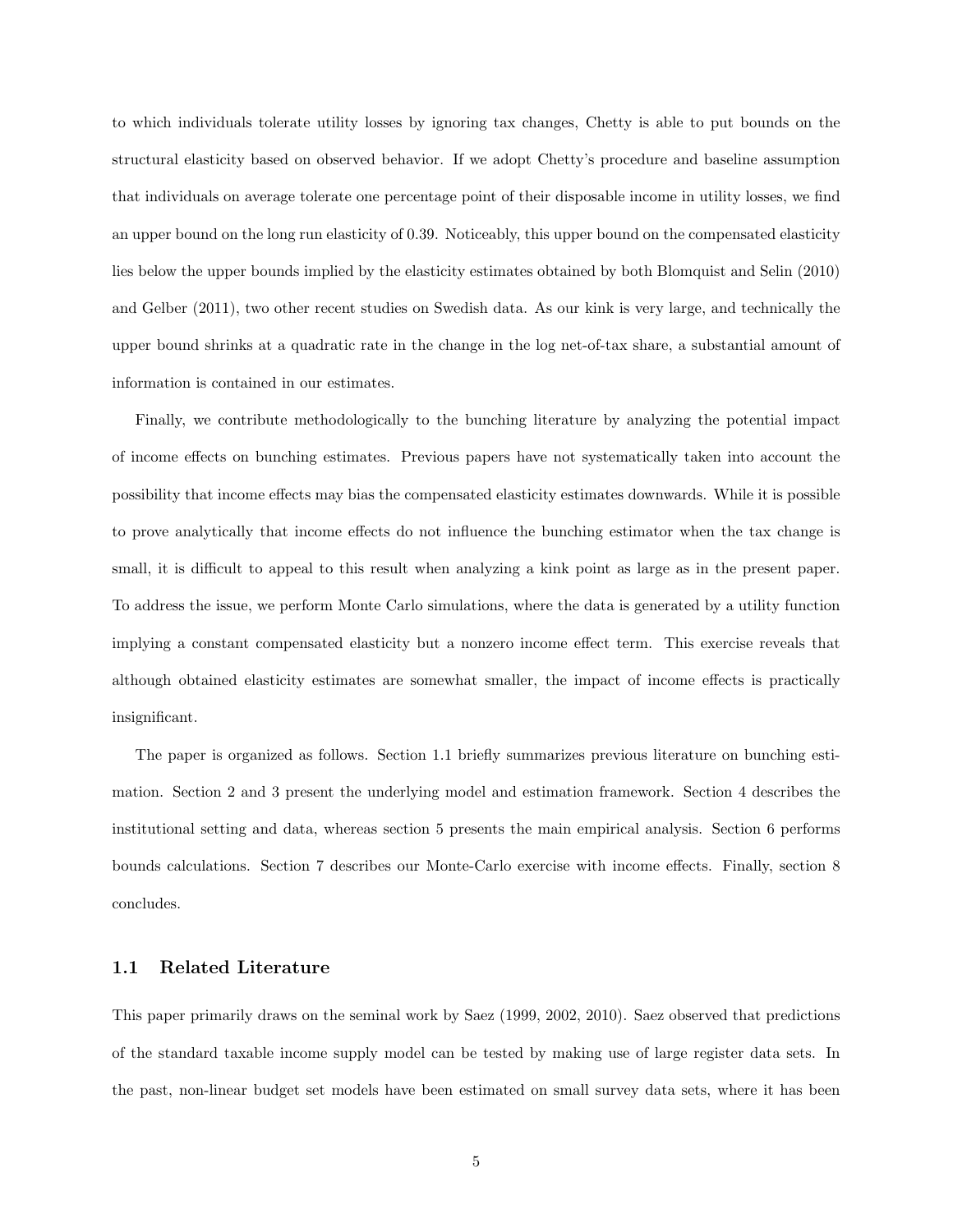impossible to disentangle measurement errors and optimization errors. Saez (2010) finds clear evidence of bunching at the first kink point of the U.S. earned income tax credit (EITC), the income level where the tax credit is maximized. The response is, however, concentrated among the self-employed and is interpreted as a consequence of reporting behavior, rather than real labor supply behavior.<sup>5</sup>

Saez (2010) also analyzes the U.S. federal income tax schedule, including the large second federal kink point. At this kink point the marginal tax rate jumps from 15 percent to 28 percent and is located at the upper middle part of the income distribution. Thus, it shares some similarities with the kink examined in the present paper. The kink point was kept constant at \$54,350 (in 2008 dollars) for married taxpayers and \$32,550 for single taxpayers during the period 1988-2002. Saez did not detect any bunching at this kink for any group (including the group of self-employed individuals).

By virtue of its transparency and its reliance on within-year variation (the between-year marginal tax variation at a given earnings level is often low whereas differences in marginal tax rates across two segments is sometimes high in progressive tax systems), the bunching method has recently gained popularity in the empirical public finance literature. A prominent example is the paper by Chetty et. al. (2011). Chetty et. al. set up a model with endogenous hours constraints and search costs. They test the predictions of the model on Danish individual level tax register data 1994-2001 using the bunching method. In the paper we briefly comment on how our results relate to the results obtained by Chetty et. al. on Danish data.

The bunching method has also been used in the context of randomized field experiments. Kleven et al (2010) analyze a tax enforcement field experiment, again in Denmark. They compare the excess mass at a large kink before and after a treatment (randomized audits and randomly assigned threat-of-audit letters). In a similar vein, Chetty and Saez (2009) compare bunching at the first EITC kink in the U.S. before and after informing randomly selected taxpayers about the tax system.

While the above mentioned studies estimate elasticities at convex kink points, Kleven and Waseem (2011) exploit discontinuous jumps in average tax rates ('notches') to estimate the taxable income elasticity on data from Pakistan. There is sharp bunching at the notches, especially among the self-employed. However, the implied compensated elasticities are small (close to zero for wage earners and at most around 0.1 for the

 $5$ Using a modified estimation approach, Weber (2011) detects significant bunching for both wage earners and self-employed at the second EITC kink, where the phase out region starts. This is partly explained by the fact that Weber defines the EITC kinks as a function of Adjusted Gross Income (AGI) rather than earned income.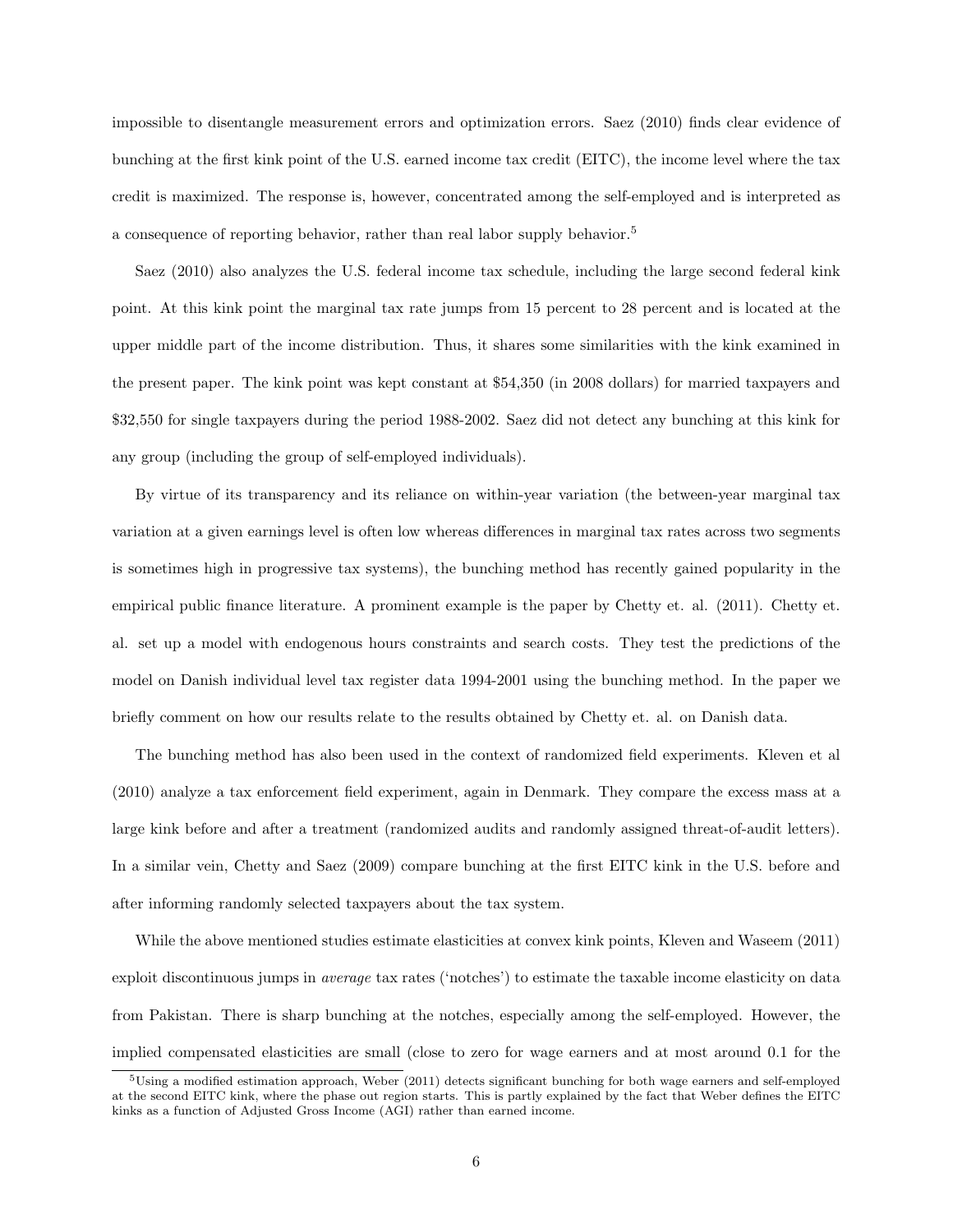self-employed). The method developed by Kleven and Waseem has also been used by Kleven et al (2011) who analyze the effects of income taxation on the international migration of top earners using the Danish preferential foreigner tax scheme.

### 2 Derivation of Bunching Formula

We now illustrate the theory underlying the bunching estimation technique, initiated by Saez (2010), in the simplest possible way. Consider a situation where each individual maximizes the quasi-linear utility function  $U(c, z) = c - v(z)$  subject to the budget constraint  $c = z - T(z) + m$ , where c is consumption, z is taxable income,  $T(z)$  is the income tax function and m is non-labor income. Suppose a pre-reform situation where individuals' taxable incomes are distributed according to a smooth density function  $h_0(z)$  and all individuals face a proportional tax schedule with a single marginal tax rate,  $T(z) = \tau_1 z$ . A kink is introduced at an earnings level k, so that for income  $z \geq k$  the tax rate  $\tau_2 > \tau_1$  applies. This reform will transform the income distribution as individuals adjust their taxable income to the new tax system. Denote the density function for the post-reform earnings distribution by  $h(z)$ . This hypothetical reform will have the following consequences:

- 1. The earnings distribution to the left of k is unaffected, i.e.  $h(z) = h_0(z)$  for  $z < k$ .
- 2. Individuals who before the reform reported taxable incomes with  $z > k$  will reduce their earnings in response to the tax increase.
- 3. We will observe a spike in the income distribution. The specific mass of taxpayers  $B = \int_k^{k+\Delta z} h_0(z) dz$ , will move to k where  $[k, k + \Delta z]$  is the interval of taxpayers who choose to locate at the kink after the reform.

In the tradition of Feldstein (1995) we define the compensated taxable labor income elasticity, locally at  $k$ , as

$$
\tilde{e}(k) = \frac{\text{percentage change in } z}{\text{percentage change in } (1 - \tau)} = \frac{\Delta z}{k} / \frac{\Delta(1 - \tau)}{(1 - \tau_1)} \tag{1}
$$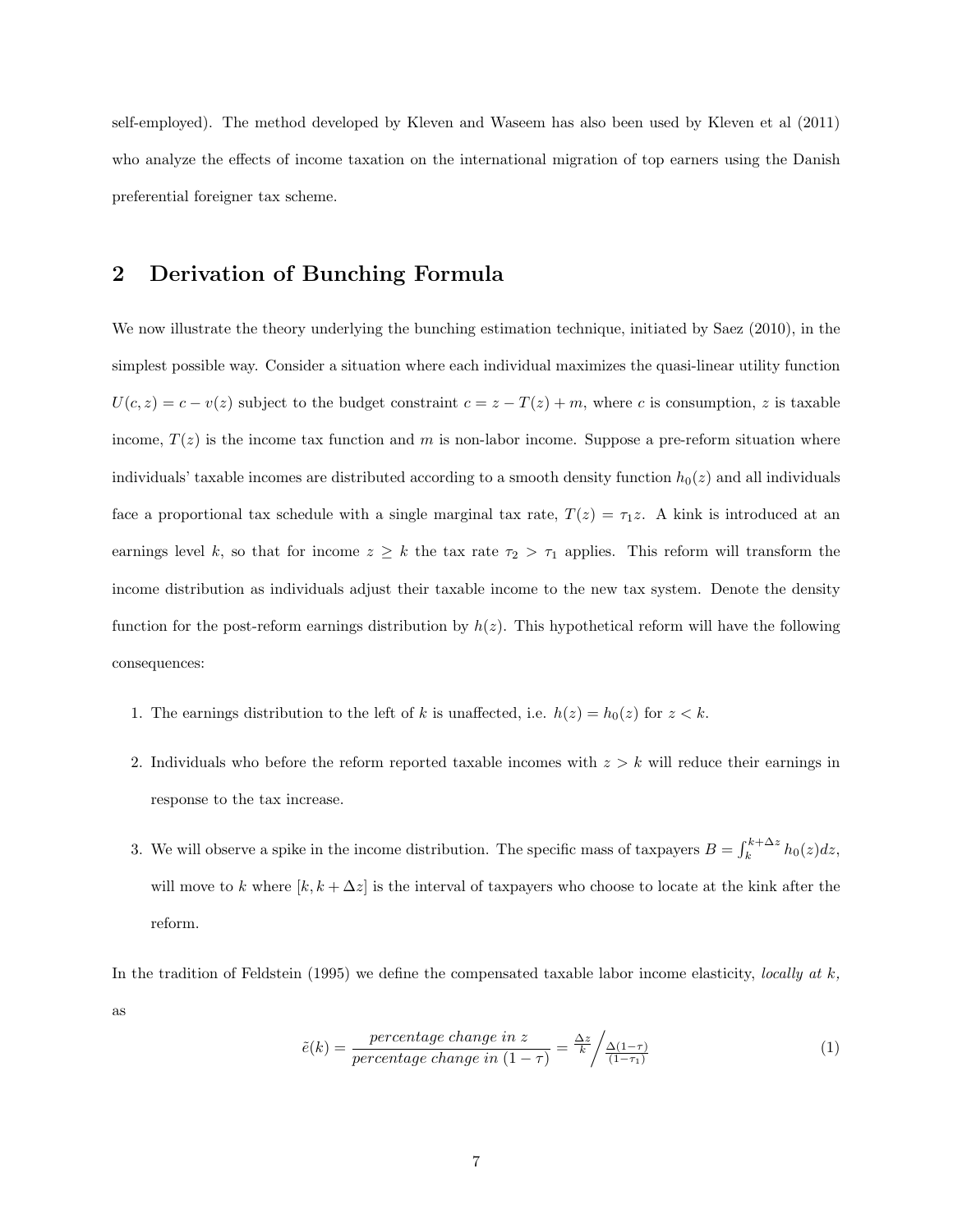Unless one is willing to impose further assumptions on the structure of preferences and abilities,  $\tilde{e}(k)$  can in general not be given a structural interpretation. However, it is possible to relate  $\tilde{e}(k)$  to the number of individuals who bunch at the kink. Note that

$$
B(\Delta z) = \int_{k}^{k + \Delta z} h_0(z) dz = \Delta z h_0(\xi)
$$
\n(2)

for some  $\xi \in [k, k + \Delta z]$ .<sup>6</sup> Hence inserting (2) into (1) and rearranging gives

$$
\tilde{e}(k) = \frac{B(\Delta z)}{k \times h_0(\xi) \times \frac{\Delta(1-\tau)}{(1-\tau_1)}}
$$
\n(3)

For small tax changes ( $\Delta \tau = d\tau$  and  $\Delta z = dz$ ) we have  $\xi \to k$  and the number of individuals who bunch is  $B(dz) = h_0(k)dz$ . Thus, we have that

$$
\lim_{\Delta \tau, \Delta z \to 0} \tilde{e}(k) = e(k) = \frac{dz}{d(1-\tau)} \frac{(1-\tau)}{z} = \frac{B(dz)}{k \times h_0(k) \times \log\left(\frac{1-\tau_1}{1-\tau_2}\right)}\tag{4}
$$

where e is the 'structural' compensated elasticity of taxable income. In (4) k and log  $\left(\frac{1-\tau_1}{1-\tau_2}\right)$  are directly observable, while B and  $h_0(k)$  need to be estimated. Following Chetty et al (2011a) we refer to  $b = \frac{B}{h_0(k)}$  as the excess mass of taxpayers at  $k$ . Hence, given that  $b$  can be estimated, the above method non-parametrically identifies e when the kink point is small. Note that the number of individuals who bunch at the kink is proportional to the compensated elasticity locally at  $k$ .<sup>7</sup> In Appendix A we show that this result holds also in the presence of income effects on labor supply.

### 3 Estimation procedure

The general idea of bunching estimation is to construct a measure of the excess mass of taxpayers at the kink by locally comparing the mass of individuals at the kink point with the mass of individuals at this same earnings level in the absence of a kink. The key methodological challenge is to remove the influence of the kink

<sup>6</sup>This follows from the mean value theorem of integration calculus.

<sup>7</sup>As shown by Saez (2010) this also holds true when elasticities differ between individuals at a given income level. Then the average elasticity at  $k$  is identified.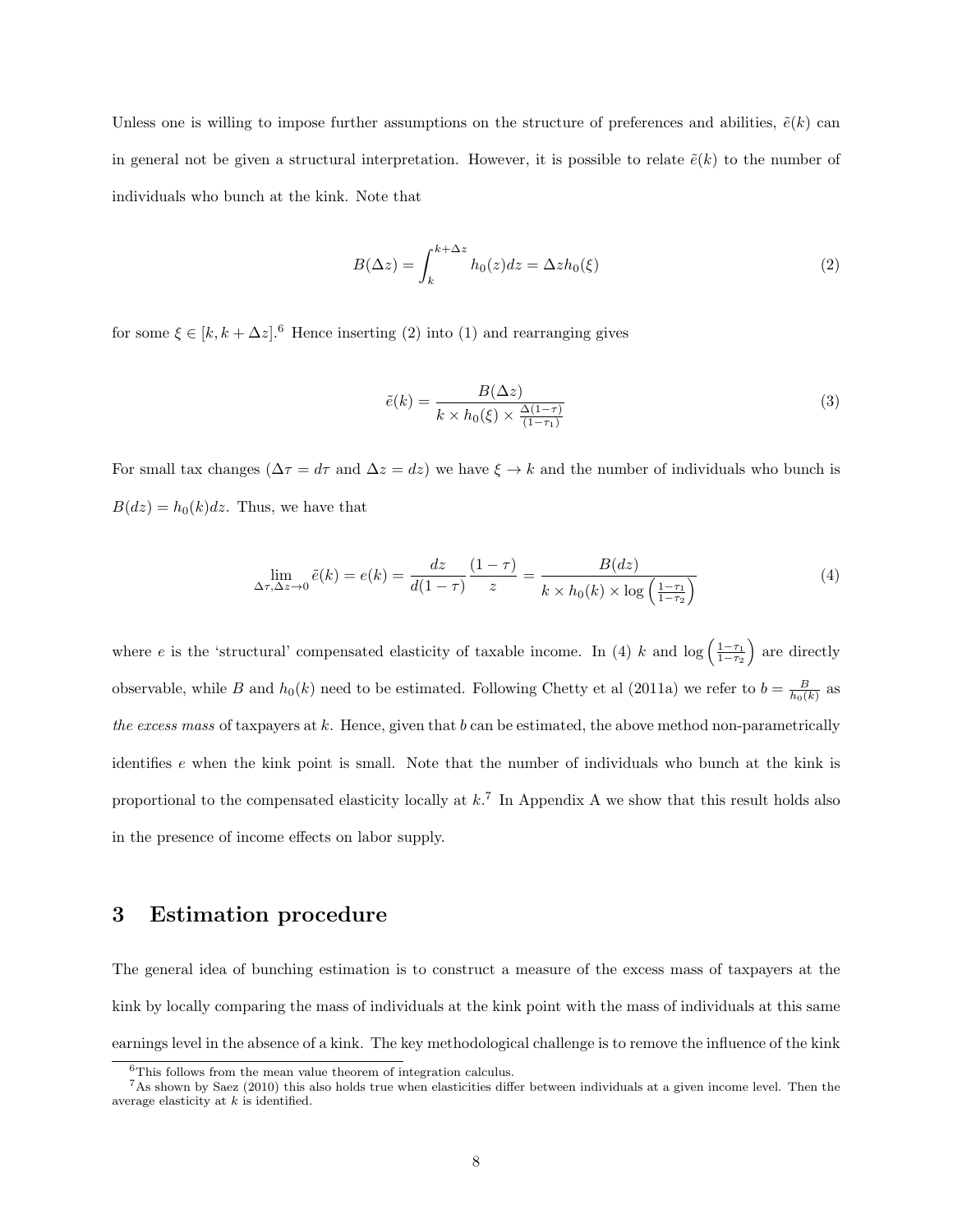from the observed income distribution to obtain the 'counterfactual distribution'. Saez (2010) uses the actual (observed) income distribution to the left and to the right of the kink to infer the counterfactual distribution locally around the kink (where it is not observed). This procedure is simple but has two drawbacks.

First, individuals who bunch would have located to the right of the kink if there was no jump in marginal tax rates. Hence the observed income distribution close to the right of the kink is not necessarily a good proxy for the counterfactual mass of taxpayers at the kink. Moreover, as described above, the whole income distribution to the right of the kink is transformed and shifted to the left by the tax reform.

Second, Saez' procedure assumes that the underlying distribution has a trapezoid shape. This is a good approximation in many cases but will bias estimates if the distribution is curved.<sup>8</sup> To sidestep these issues, we use the refined estimation procedure proposed by Chetty et al (2011a) who estimate the counterfactual distribution using nonparametric methods. More specifically,  $h_0(k)$  is estimated by fitting a polynomial to the income distribution, omitting an income band surrounding the kink and then adjusting the mass of the counterfactual distribution so that it integrates to one.

Our estimation procedure, which draws on Chetty et al (2011a), proceeds as follows. First, a 'wide bunching window' around the kink point is specified and taxable income is expressed in terms of the absolute distance to the kink point. This window specifies the sample to be used in estimating bunching and the counterfactual distribution. The data is collapsed into bins of width 1000 SEK and each bin  $j$  is represented by an income level  $Z_j$ , defined as the mean absolute income distance between the observations falling within income bin j and the kink point. In other words,  $Z_j$  is the distance between bin j and the kink point (measured in steps of 1000 SEK). Visual inspection of the histogram  $\{Z_i\}$  guides the selection of a bandwidth R and the associated 'small bunching window'  $[-R, R]$ . Ideally, this window should be chosen so as to capture exactly those individuals bunching. Choosing  $R$  too small (large) will underestimate (overestimate) bunching and the associated behavioural response. The number of individuals in income bin j is given by the nonparametric regression:

$$
C_j = \psi(Z_j, R) + \eta_j \tag{5}
$$

where  $\psi$  is a polynomial in  $Z_j$  including dummy variables for observations close to the kink (as measured by

 ${}^8$ This is related to the question of identification. If the kink point would coincide with a peak in the counterfactual income distribution it is difficult or impossible to credibly estimate the counterfactual distribution and bunching is not identified.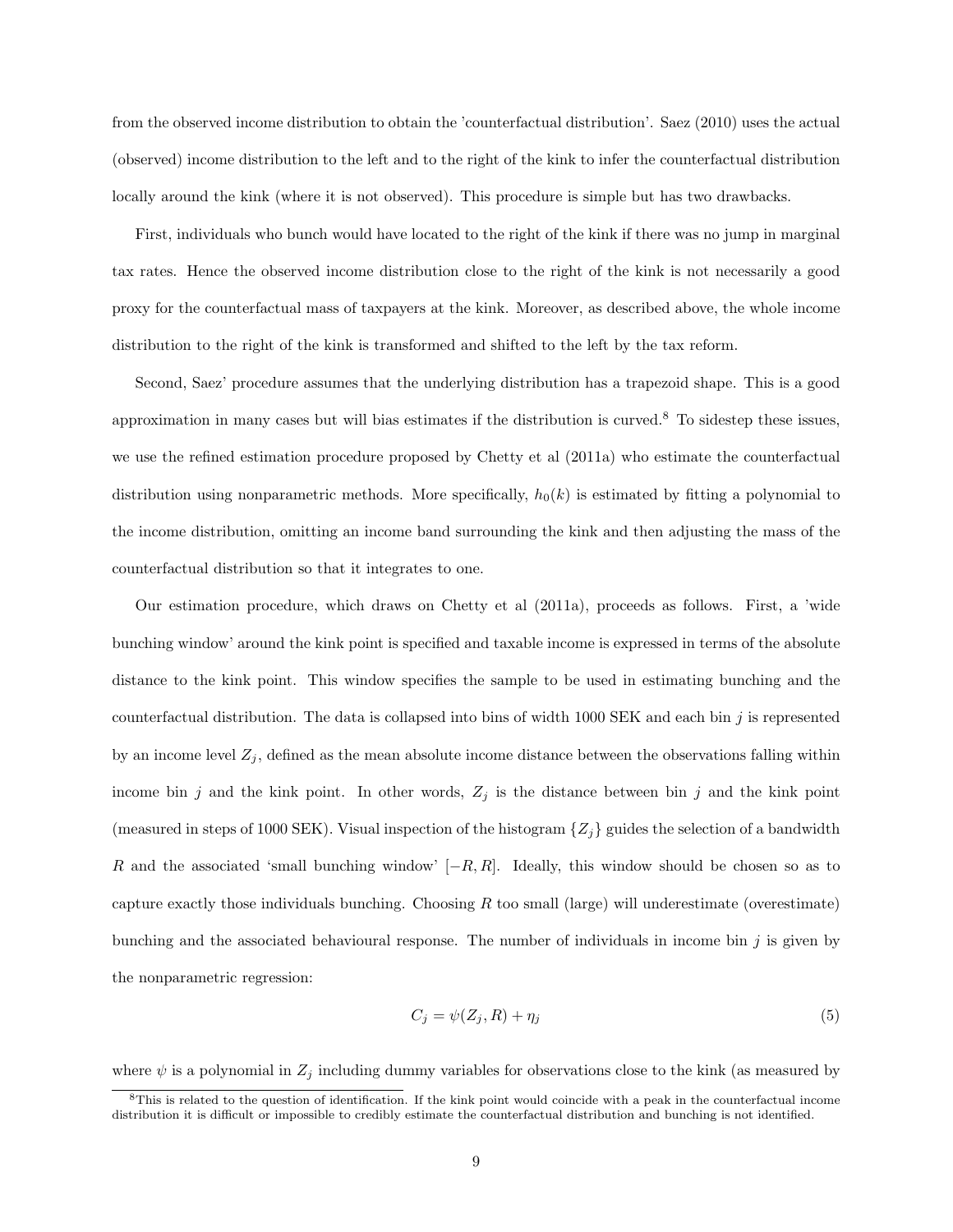R) and  $\eta_i$  accounts for the error in the polynomial fit.

In our estimation we use the same iterative procedure as in Chetty et al (2011a) to estimate (5) and refer the interested reader to this paper for a more thorough description of this estimation procedure. <sup>9</sup> <sup>10</sup>

Denote by  $\hat{C}_j$  the predicted values from regression (5). Bunching is estimated as the number of taxpayers at the kink (denoted by  $\hat{B}$ ) relative to the average height of the counterfactual distribution in the band  $[-R, R]$ 

$$
\hat{b} = \frac{\hat{B}}{\sum_{j=-R}^{R} \frac{\hat{C}_j}{R+1}}
$$

Note that this measure is not unit-free and depends on the choice of binwidth d. When presenting our results we also report elasticities which are invariant to the unit of measurement and the binwidth d. When evaluating the elasticity, k of equation  $(4)$  should be expressed in units of d. Standard errors are calculated using the bootstrap. We sample from the empirical distribution function associated with the observed income distribution and compute  $\hat{b}$  repeatedly.

### 4 Institutional setting and data

#### 4.1 Personal income taxation in Sweden

The basic structure of the Swedish statutory income tax system, which to a large extent is the result of the comprehensive 1991 reform, is simple. A proportional local tax rate applies to all earned income and taxable transfers. The mean local income tax rate in 2008 was 31.45%. The proportional local tax rate has been fairly constant during the period of study. For taxable labor income exceeding a certain threshold (SEK  $340,900$  in 2008, 1 USD = 7 SEK), the taxpayer also has to pay a central government income tax. This creates a large convex kink in the individual's budget constraint, where the marginal tax rate increases by 20 percentage points in 2008.

<sup>9</sup>We are grateful to John Friedman and Tore Olsen for making their code available to us.

<sup>&</sup>lt;sup>10</sup>As noted by these authors, a technical problem remains as this method will overestimate bunching because the counterfactual distribution does not integrate to 1. To see this, note that when estimating the counterfactual we use the observed income distribution of earnings excluding the income interval  $[-R, R]$  around the kink. If there is bunching, the excluded bunching window contains excess mass consisting of individuals who, in the absence of the kink, would have located to the right of the kink. Hence it is necessary to increase the mass of the counterfactual distribution to the right of the kink until it integrates to one. Convex preferences guarantee that bunching individuals were located to the right of the kink point before the reform. It will be apparent from the Monte Carlo simulations of Section 7 that the correction procedure has minor impact on the results.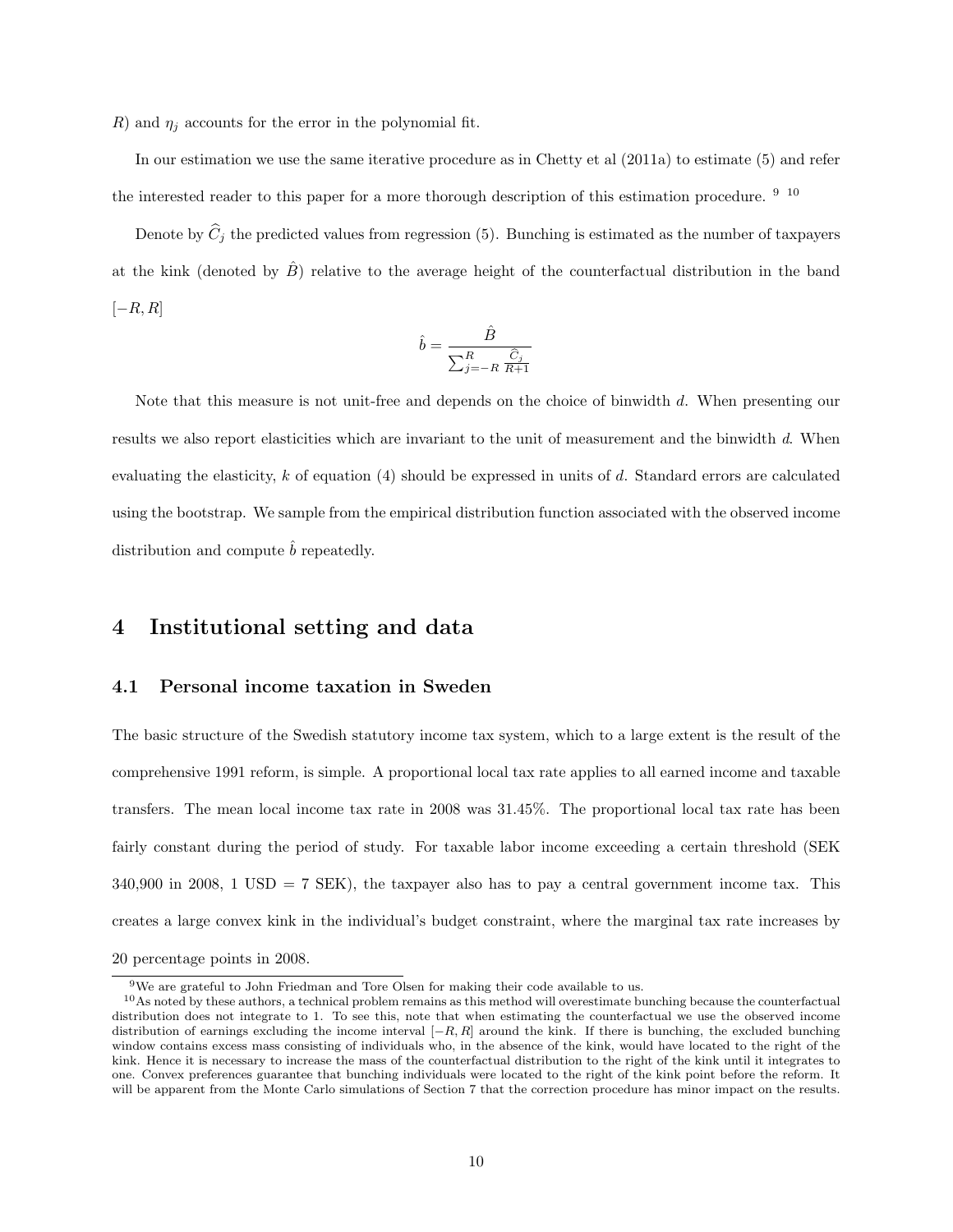Since 1991 capital income is taxed separately from taxable labor income according to a proportional tax rate of 20 to 30 percent. Moreover, since 1971 the *individual* and not the family is the unit of personal taxation in Sweden. Thus, neither capital income nor spousal income is included in the tax base for the central government tax. Accordingly, uncertainty with respect to capital and/or spousal income does not translate into uncertainty with respect to the segment limits for taxable labor income.

During 1991-1998 the central government tax schedule contained only two brackets; the tax rate in the first bracket has always been zero. In 1995, the tax rate applying to taxable labor income exceeding the bracket cut-off was raised from 20% to 25%. In 1998 the jump in the marginal tax rate was 23.3 percentage points due to the existence of a tax deductible mandatory general pension contribution. The change in the log net-of-tax-share was  $45.6\%$  that year.<sup>11</sup> In 1999, 20% (4%) of all taxpayers, or 37% (8%) of all full time employees earned taxable labor incomes above the first (second) central government kink point. Accordingly, the first central government is located centrally in the upper middle part of the income distribution. At the second central government kink point the income distribution is considerably thinner. Figure 2 shows the evolution of the central government tax schedule 1991-2008. Since 1995 there has been a steady, but non-dramatic, increase in the location of the first central government kink point.<sup>1213</sup>

How salient are these kink points to individual taxpayers? The central government kink points are salient in the sense that most taxpayers in these income ranges surely know about their existence. Still, it requires some degree of sophistication to trace out the exact locations of the bracket cut-offs as a function of taxable income. The reason is that the Swedish Tax Agency often reports segment limits using an income concept

 $11$ In 1998 the average local tax rate was 31.65% and the general pension contribution was 6.95%. Since the general pension was deductible, the marginal tax rate for an individual located to the left of the central government kink point was (1- $0.0695$ <sup>\*</sup> $0.3165+0.0695=0.364$ . To the right, the marginal tax rate was  $(1-0.0695)$ <sup>\*</sup> $(0.3165+0.25)+0.0695=0.597$ .

 $12$ The tax and benefit system also creates important (both convex and non-convex) kink points at lower parts of the income distribution. Some of those are generated by the basic deduction, which is phased in at lower income levels and phased out at higher income levels with consequences for the marginal tax rate facing individuals in these income ranges. Moreover, a system of housing allowances has for a long time been in place in Sweden. Housing allowances create large convex kinks (at the point where the phase-out of these allowances start) and large non-convex kinks (at the point where the entire allowance is taxed away). Other kink points are created by the study grants system and the social assistance system. The multitude of kinks at the bottom part of the income distribution – together with the substantial heterogeneity in budget sets across subpopulations – render bunching estimation problematic in these income ranges. In this paper we focus on the first and second central government kink points which are located in well-behaved parts of the income distribution.

<sup>13</sup>As a general rule, the kink points of the central government schedule are 'protected' against general real wage growth through indexation (Swedish Tax Agency (2010), p. 72 and the table at p. 92). Each year, the kink points are adjusted upwards by the inflation rate plus an additional 2 percentage points. However, in practice legislators have made small year-toyear deviations from this rule during the period of study. The kink points, expressed in nominal values of SEK, of the central government tax schedule of year t are legislated by parliament by the end of year  $t - 1$ . The kink points are assessed in terms of price base amounts (PBA). The PBA for year t is set based on the price level of June of year  $t-1$ . Thus, information on the segment limits is publicly available to taxpayers before the start of the tax year.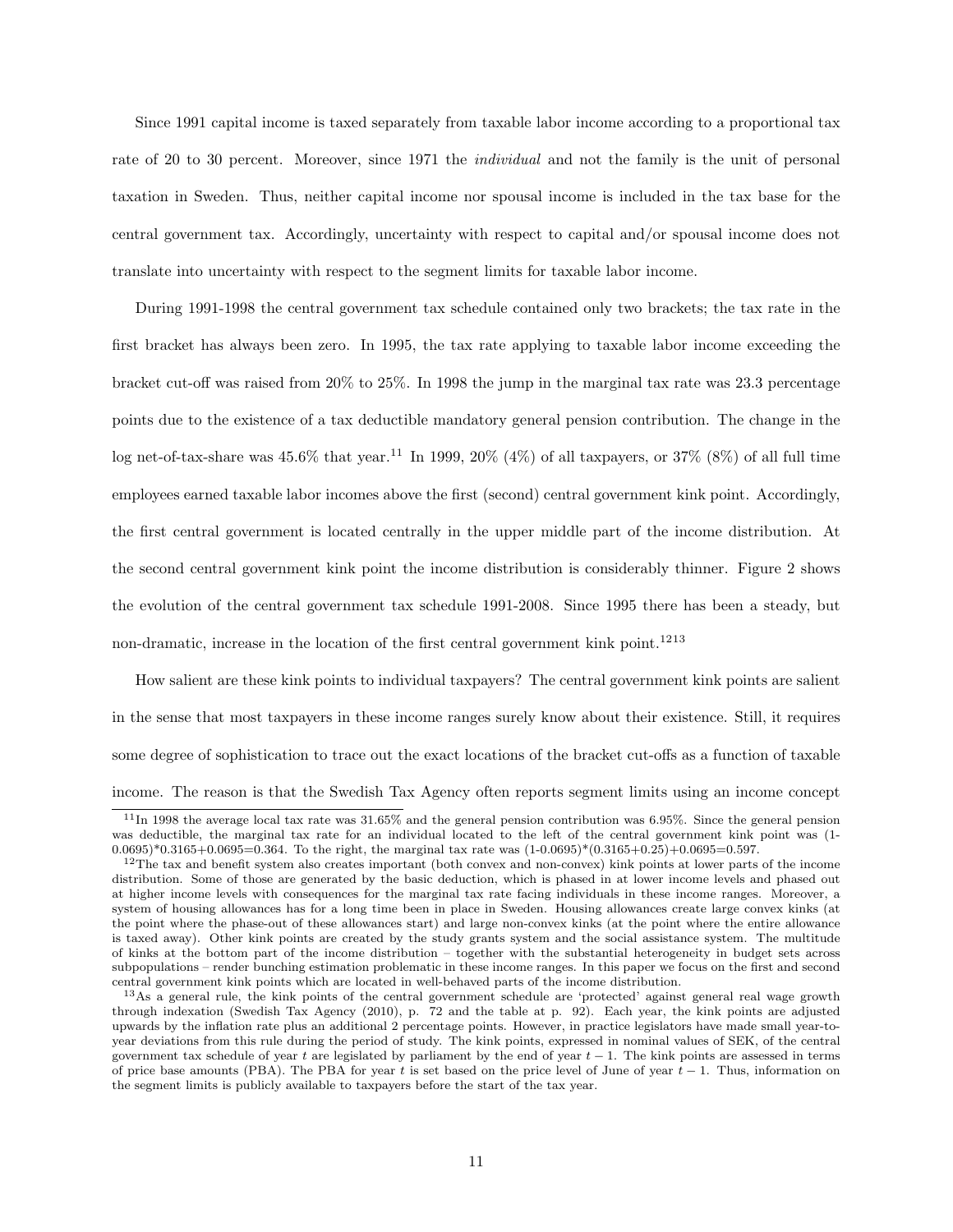

Figure 2: The first central government kink point and the second central government kink point 1991-2008, segment limits are inflated by the consumer price index. (2008 prices).  $1 \text{ USD} = 7 \text{ SEK}$ .

which does not correspond to the individual's taxable labor income.<sup>14</sup> Technically, to obtain the relevant bracket cut-off in terms of taxable income one needs to add back the so-called basic deduction and, before the tax year of 2006, the general pension contribution. Both the basic deduction and the deduction for the general pension contribution were mechanically provided by the tax authorities. The general pension contribution amounted to 6.95% of taxable labor income 1999-2000, but was gradually reduced 2001-2005 and, finally, completely abolished in 2006.

#### 4.2 The components of taxable income

Table 1 shows a stylized characterization of the composition of the individual's taxable labor income. Note that capital income, as well as deductions for interest expenses are absent. This is a consequence of the Swedish dual income tax system that taxes labor income separately from capital income. Notably, transfers, like unemployment insurance benefits, enter taxable income. As compared to a situation where these transfers were excluded from taxable labor income, the tax base becomes less volatile.

The most important deductions from taxable income are those for commuting expenses and private

 $14$ Our taxable labor income concept corresponds to the administrative concept 'taxerad förvärvsinkomst' and not the administrative Swedish concept 'beskattningsbar förvärvsinkomst'.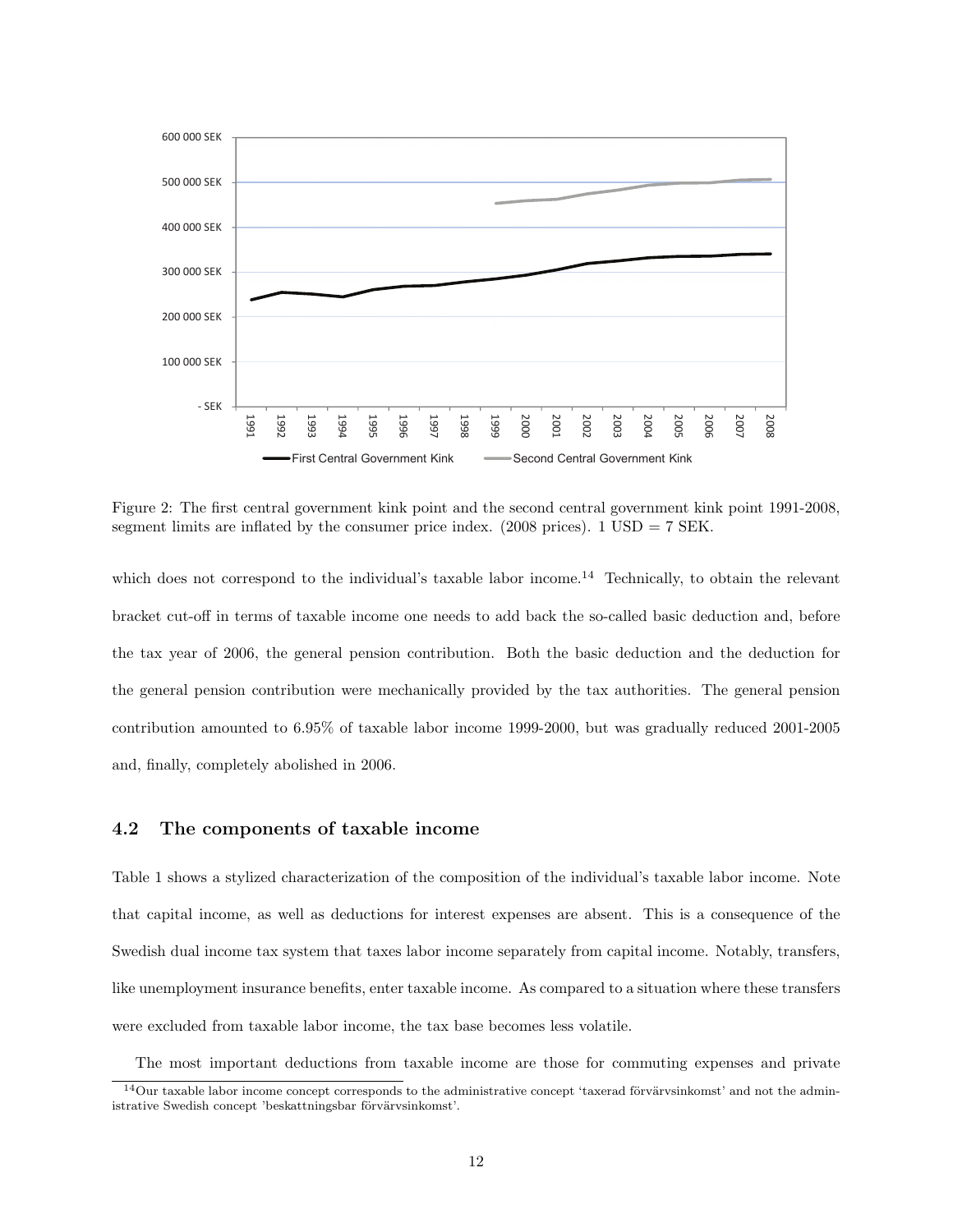| Deductions                        |
|-----------------------------------|
| Deductions from employment income |
| Commuting expenses                |
| Expenses for official journeys    |
| Work-related living costs         |
| Other expenses                    |
|                                   |
|                                   |
|                                   |
|                                   |
| Deductions from business income   |
|                                   |
|                                   |
| <i>General deductions</i>         |
| Private pension contributions     |
| Alimony paid                      |
| Business deficits                 |
|                                   |

Table 1: Components of taxable income

\*Includes wages and salaries from the own firm for owners of closely held corporations.

pension contributions. Almost one half of the taxpayers in the vicinity of the first central government kink point claimed deductions for deferrals to tax-favored savings accounts in our sample. 25 % of taxpayers around the first central government made deductions for commuting expenses.

Is it easy for taxpayers to fine tune their deductions in such a way that they bunch at the kink point? While income tax returns for the tax year t typically are due in early May year  $t+1$ , the individual is only eligible for deductions for expenses that occurred in year  $t$ . If an individual wishes to make pension contributions up until she reaches the kink (where the marginal tax price for pension contribution increases) she needs to make these contributions before the end of year t. However, as recently shown by Engström et al (2011), some deductions (e.g. the deductions for 'other expenses') leave room for manipulation at the time when the individual files her income tax return.

#### 4.3 The role of indirect taxation

A large share of total taxes on labor income in Sweden is levied on the employer side in the form of social security contributions (payroll taxes).<sup>15</sup> The payroll tax rate, expressed as a percentage of the wage bill,

<sup>15</sup>In 2008, SEK 393 billion were paid by the employers to the tax authorities as social security contributions (Table 8, The Swedish Tax Agency, 2010). In the same year, SEK 413 billion was collected in personal income taxation (net of tax reductions). Total tax revenues amounted to SEK 1,495 billion.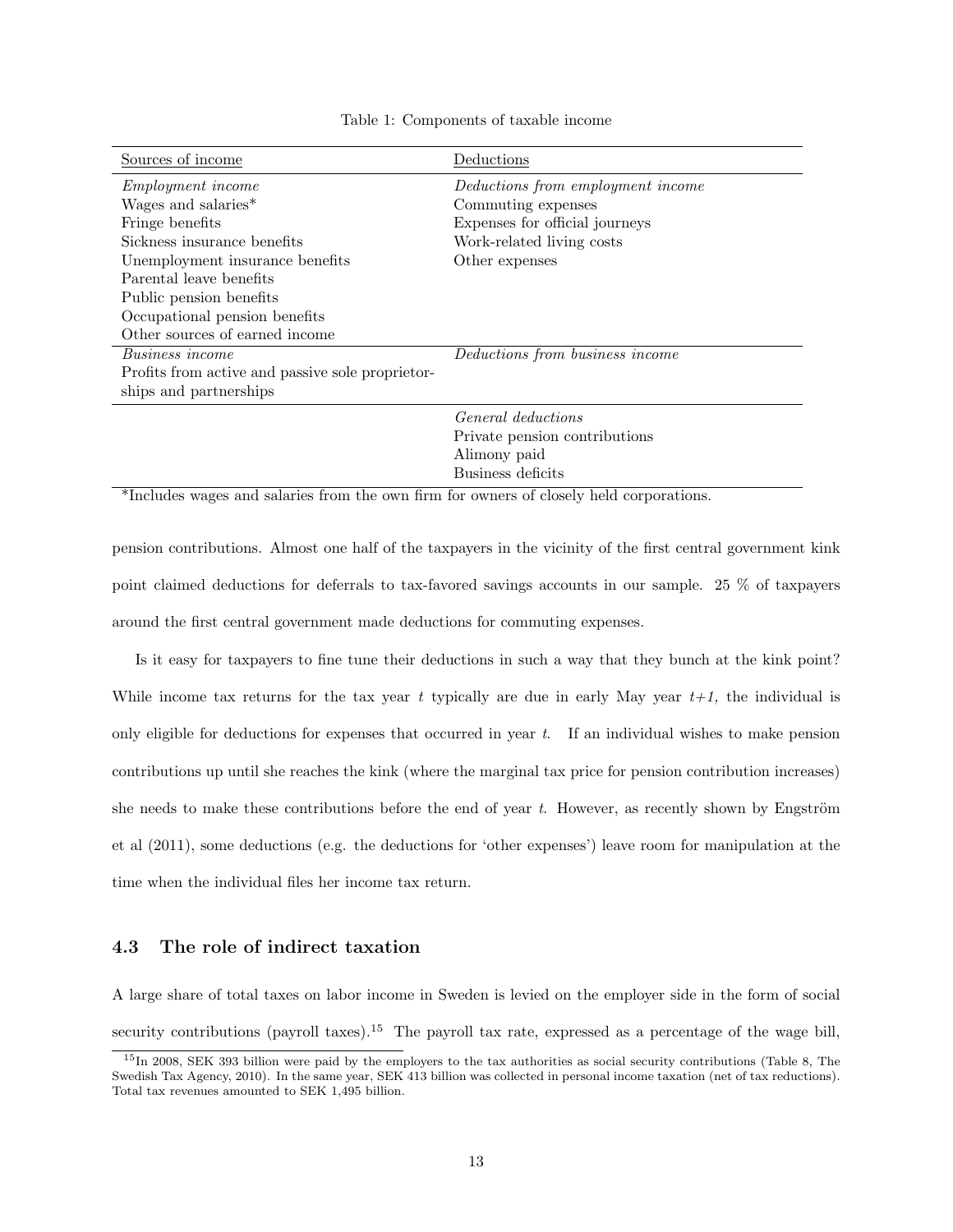was fairly constant, around 32-33 %, during the period of study. Consumption taxes are also quantitatively important. The effective value added tax (VAT) rate, expressed as a percentage of consumption, is currently around  $21\%$  (Pirttilä and Selin, 2011). Since our work is motivated by a static model of taxable income supply, where the entire tax incidence falls on individuals, a given tax on consumption or a payroll tax can equivalently be expressed as a personal income tax.

Neither payroll taxes nor consumption taxes do, however, affect the change in the log net-of-tax rate. To see this, note that the bunching formula (4) which is required to recover the elasticity locally at the kink point, includes the log of the net-of-tax ratio,  $\log\left(\frac{1-\tau_1}{1-\tau_2}\right) = \log\left(\frac{(1-\tau_1)}{(1+\tau_{VAT})(1-\tau_1)}\right)$  $\frac{(1-\tau_1)}{(1+\tau_{VAT})(1+\tau_p)} / \frac{(1-\tau_2)}{(1+\tau_{VAT})(1+\tau_p)}$  $\frac{(1-\tau_2)}{(1+\tau_{VAT})(1+\tau_p)}$ , where  $\tau_p$ is the proportional payroll tax rate and  $\tau_{VAT}$  is the value added tax rate as a percentage of consumption. <sup>16</sup> Hence, given that the indirect marginal taxes do not change at the kink k, the factors related to  $\tau_p$  and  $\tau_{VAT}$  cancel out in this expression.<sup>17</sup> Still, as the payroll tax induces a difference between the tax base for personal income taxation and the individual's true before-tax income, the payroll tax needs to be taken into account when evaluating the elasticity. Therefore, when calculating  $k$  in  $(4)$  we multiply the personal income tax base ('taxerad förvärvsinkomst') by  $(1 + \tau_p)$ .

#### 4.4 Data and sample selection

This study exploits two (partly overlapping) data sets. To study bunching behavior among wage earners we use administrative tax records covering the whole universe of Swedish taxpayers through the years 1998- 2005.<sup>18</sup> The data set entails variables corresponding to the boxes of the personal income tax return form. In addition, we have information on some demographic characteristics. Unless otherwise stated, in the empirical analysis of section 4 we remove 'self-employed' individuals from the sample of 'wage earners'. For these purposes we define self-employment in the following way. We pool data for 1999-2005 and define those who either report positive active business income or are considered as being connected to a closely held

 $16$ Using the notation of Section 2, while introducing VAT and payroll taxation, we can write a linearized budget constraint at segment *i* as  $(1 + \tau_{VAT})c = \frac{z}{(1+\tau_p)} - \tau_i \frac{z}{(1+\tau_p)} + y$  or  $c = \frac{(1-\tau_i)}{(1+\tau_{VAT})(1+\tau_p)}z + \frac{y}{(1+\tau_{VAT})}$ , where *z* is the employer's wage cost, i.e. the individual's before tax return to work effort and  $y$  is virtual income.

 $17$ Even though payroll taxes are proportional it can still be an issue that the social security contributions paid by the employer generate social benefits only up to a certain ceiling. In particular, individuals earn future social security benefits up to a taxable labor income level of 7.5 income base amounts (7.5 price base amounts up to 2000). During the period of study, 1998-2008, the mean distance between the pension kink and the first central government kink point, was SEK 17,250. The distance was the lowest in 2002 (SEK 990) and the largest in 1998 (SEK 40,470).

<sup>18</sup>This is the same data set that was used by Selin (2011).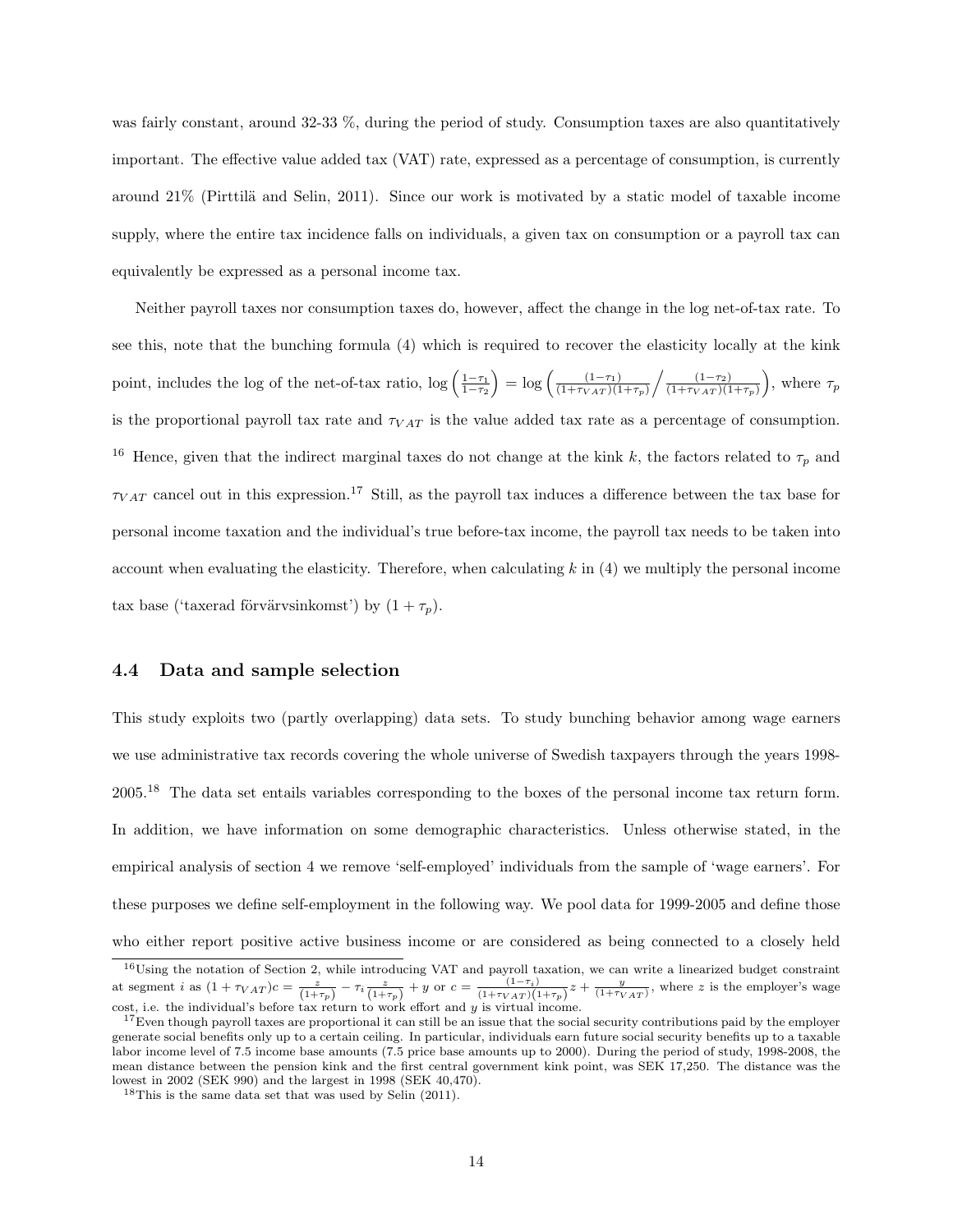|      | First central government kink point |          | Second central government kink point     |          |          |               |
|------|-------------------------------------|----------|------------------------------------------|----------|----------|---------------|
|      | $\tau_1$                            | $\tau_2$ | $-\tau_1$<br>$\Delta \log$<br>$1-\tau_2$ | $\tau_1$ | $\tau_2$ | $\Delta \log$ |
| 1998 | 0.364                               | 0.597    | 0.456                                    |          |          |               |
| 1999 | 0.366                               | 0.54     | 0.321                                    | 0.506    | 0.556    | 0.107         |
| 2000 | 0.34                                | 0.53     | 0.340                                    | 0.504    | 0.554    | 0.106         |
| 2001 | 0.33                                | 0.523    | 0.340                                    | 0.505    | 0.555    | 0.106         |
| 2002 | 0.317                               | 0.514    | 0.340                                    | 0.505    | 0.555    | 0.106         |
| 2003 | 0.324                               | 0.52     | 0.342                                    | 0.512    | 0.562    | 0.108         |
| 2004 | 0.327                               | 0.524    | 0.346                                    | 0.515    | 0.565    | 0.109         |
| 2005 | 0.322                               | 0.52     | 0.345                                    | 0.516    | 0.566    | 0.109         |
| 2006 | 0.316                               | 0.516    | 0.346                                    | 0.516    | 0.566    | 0.109         |
| 2007 | 0.3155                              | 0.5155   | 0.346                                    | 0.5155   | 0.5655   | 0.109         |
| 2008 | 0.3144                              | 0.5144   | 0.345                                    | 0.5144   | 0.5644   | 0.109         |

Table 2: The marginal tax change at the central government kink points 1998-2008

corporation any of those years as self-employed.<sup>19</sup> As in Chetty et al (2011a), we restrict the sample to individuals who are aged between 15 and 70.

We conduct a special analysis of the self-employed for the years 2000-2008 on a data set that is particularly suited for such an exercise. The FRIDA ('Företagsregister och individdatabas') contains individual level tax register data for the main groups of self-employed; sole proprietors, partnership owners and owners of closely held corporations. The two former organizational forms are taxed at the personal level, whereas closely held corporations are separable taxable entities. The FRIDA data contains the total Swedish population of self-employed individuals complemented with firm level data.

### 5 Empirical Analysis

Bunching estimation is a genuinely visual technique. Accordingly, we report each estimate of the excess mass and the implied elasticity in a figure, along with a graph of the corresponding income distribution locally around the kink point under study as in Chetty et al (2011a). For each year, we express the taxable income variable in the price level of 2008 (unless otherwise stated), and we redefine the taxable income variable such that it takes on the value of zero at the bracket cut-off. After that, we pool data from several years. The histogram is displayed as a series of dots. The solid line represents the polynomial fitted to the taxable

<sup>&</sup>lt;sup>19</sup>The relevant variables are nakte ("inkomst av aktiv enskild näringsverksamhet"), nakthb ("inkomst av aktiv näringsverksamhet för delägare i handelsbolag") and  $bf$  ("kod för samgranskning med fåmansföretag"). The bf oab variable is not present in the 1998 data. For 1998 we therefore let the self employment dummy take on the value of 1 if the individual reports positive business income in 1998 or if the individual is self-employed any of the years 1999-2005.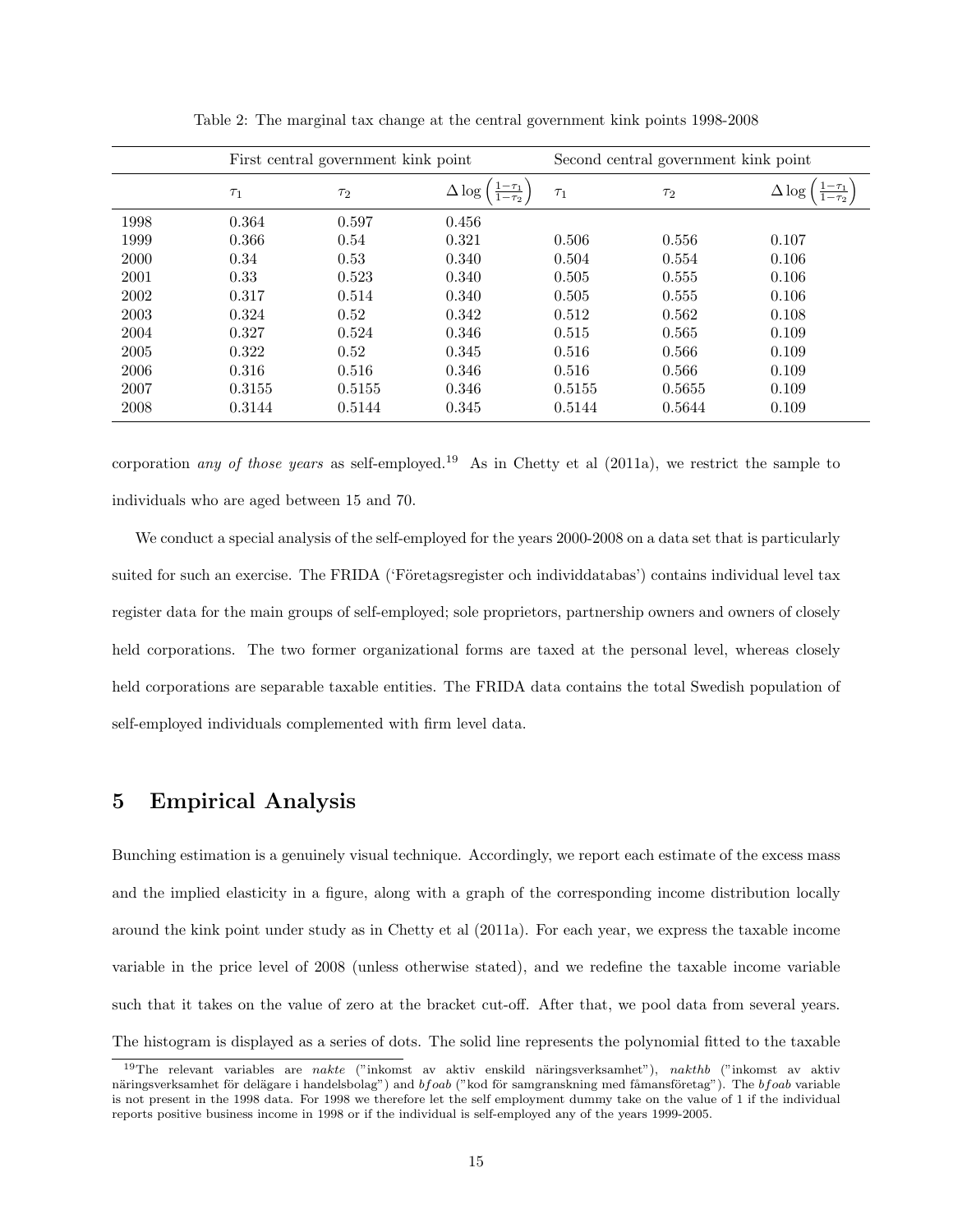income distribution while excluding bins in the 'small bunching window'. In our study we use an interval of [-SEK 5,000, SEK 5,000] around the kink point as our baseline.

#### 5.1 Wage earners

Figure 3a shows the taxable income distribution locally around the first central government kink point, 1999-2005, for the total population that includes both wage earners and self-employed. 1999-2005 the central government tax schedule was very stable and the reduction in log net-of-tax rate at the bracket cut-off was in the range 32.1% - 34.6% (see table 2). Figure 3a shows that there is a statistically significant excess density in an interval close to the first central government kink point. As explained above, the excess mass  $(b)$  should be interpreted as the number of individuals who bunch divided by the average frequency of taxpayers in the range [-SEK 5000, SEK 5000]. However, even though the elasticity is statistically significant it is not significant in an economic sense – the implied elasticity is 0.003. Figure 3b displays the same information when self-employed have been removed from the estimation sample. It is striking that there is no significant excess mass in the aggregate when wage earners is the sole scope of focus. Taken literally, in the frictionless model this estimate of the excess mass implies a precise estimate of the compensated taxable income elasticity of zero. In Section 5 we elaborate more on how one can interpret this zero estimate. It is also noteworthy that the income distribution takes on a trapezoid shape in the estimation window when all wage earners in different years are pooled.

We have also investigated bunching at the second central government tax kink, where the log net-of-tax rate decreases by around 11% 1999-2005. Not surprisingly, there is no evidence of bunching for high income wage earners at this substantially smaller second kink point.

It is a convention in the labor supply literature to examine different demographic groups separately. Therefore, we partition the sample of wage earners into single women, married women, single men and married men.<sup>20</sup> Figure 4a-4d report similar graphs for these sub groups. Apparently, there is no significant bunching of taxpayers at the large and salient kink point for any of these demographic groups.<sup>21</sup>

Real labor supply responses can be difficult to fine tune in a world with optimization frictions. Deductions,

 $^{20}$ A limitation of Swedish register data, probably without any practical importance in this context, is that cohabiting individuals without common kids are considered as singles.

 $^{21}$ In addition, we have performed bunching analysis of a number of other subgroups of wage earners with the same results.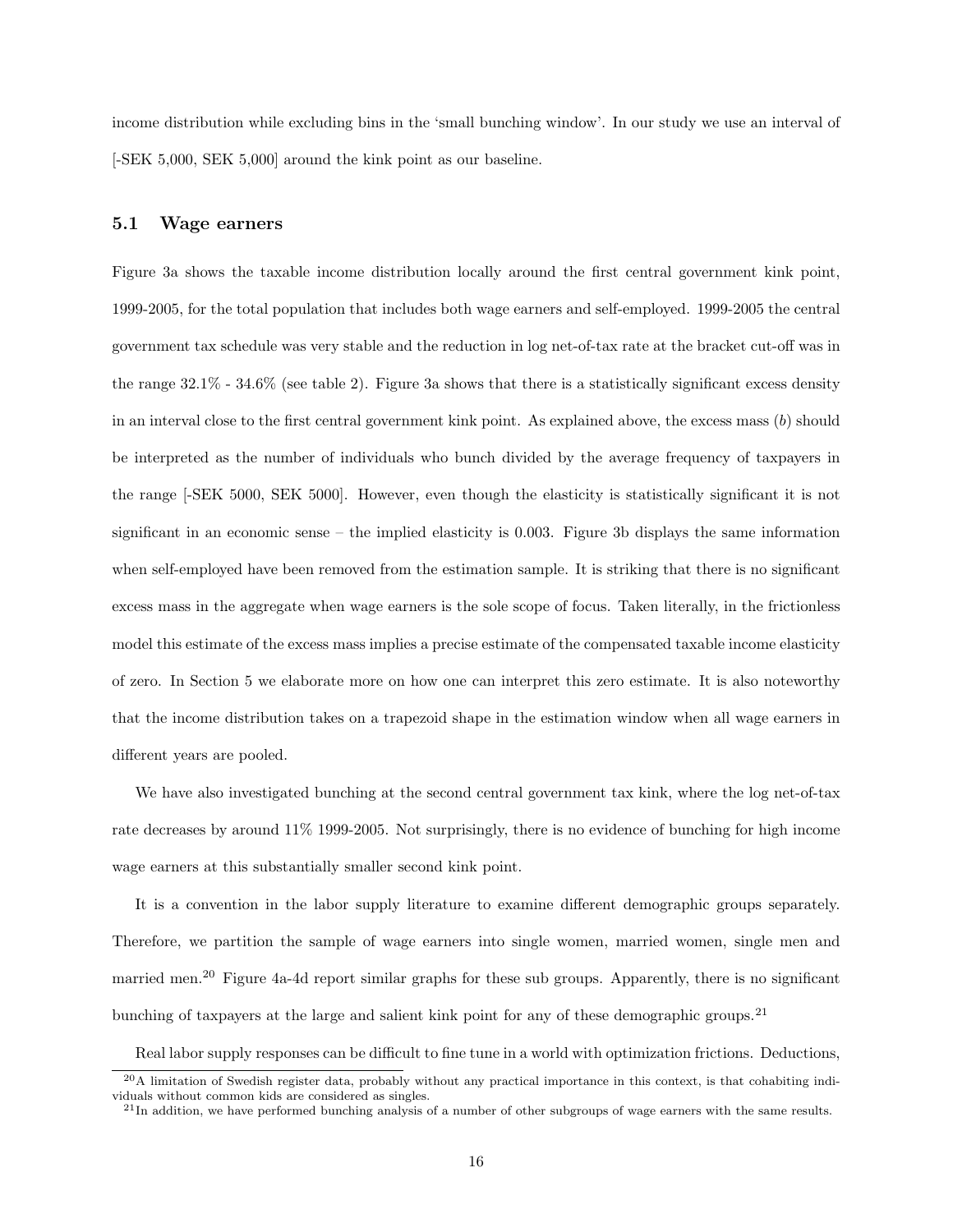

Figure 3: All individuals vs. all wage earners.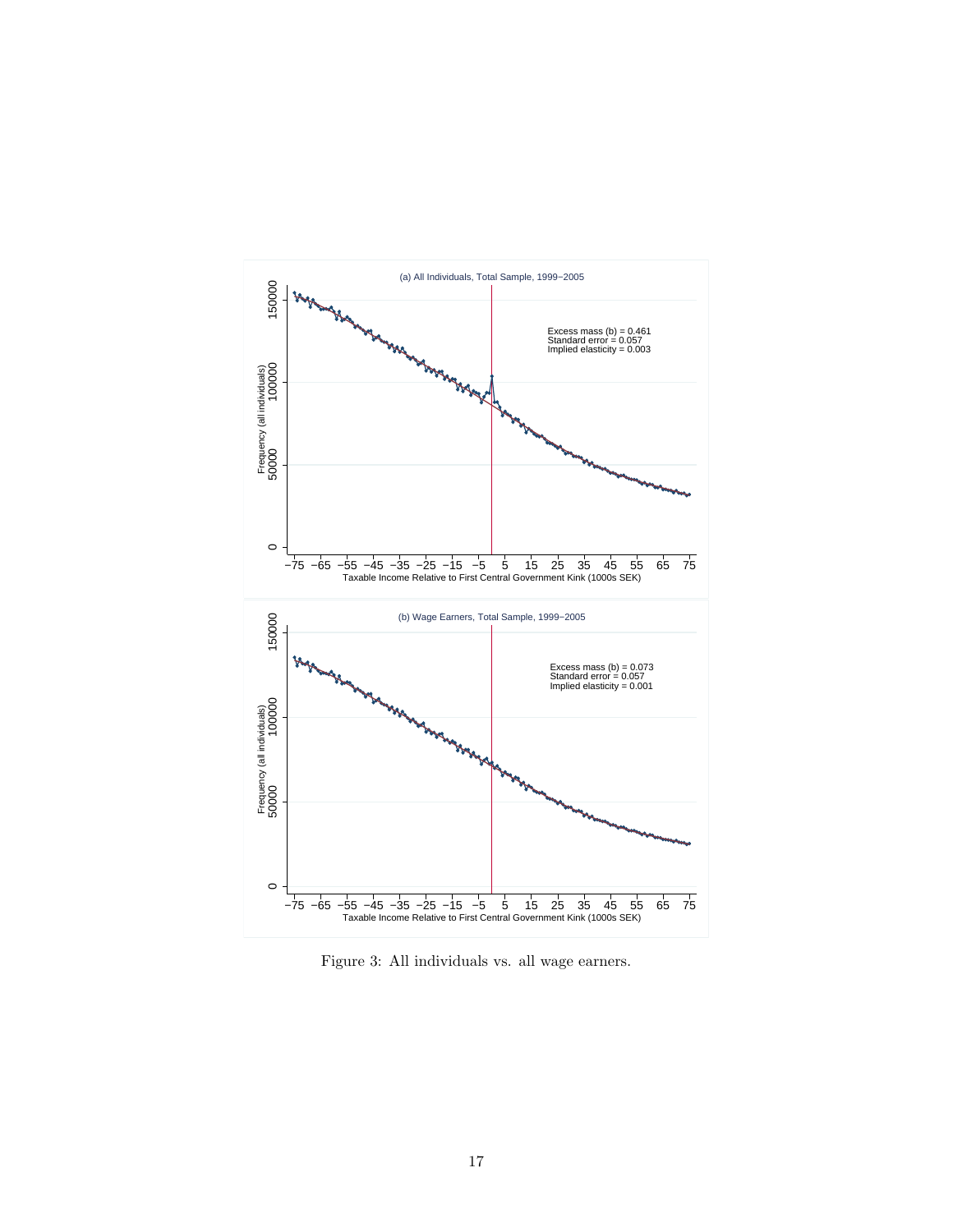

Figure 4: Wage earners by group.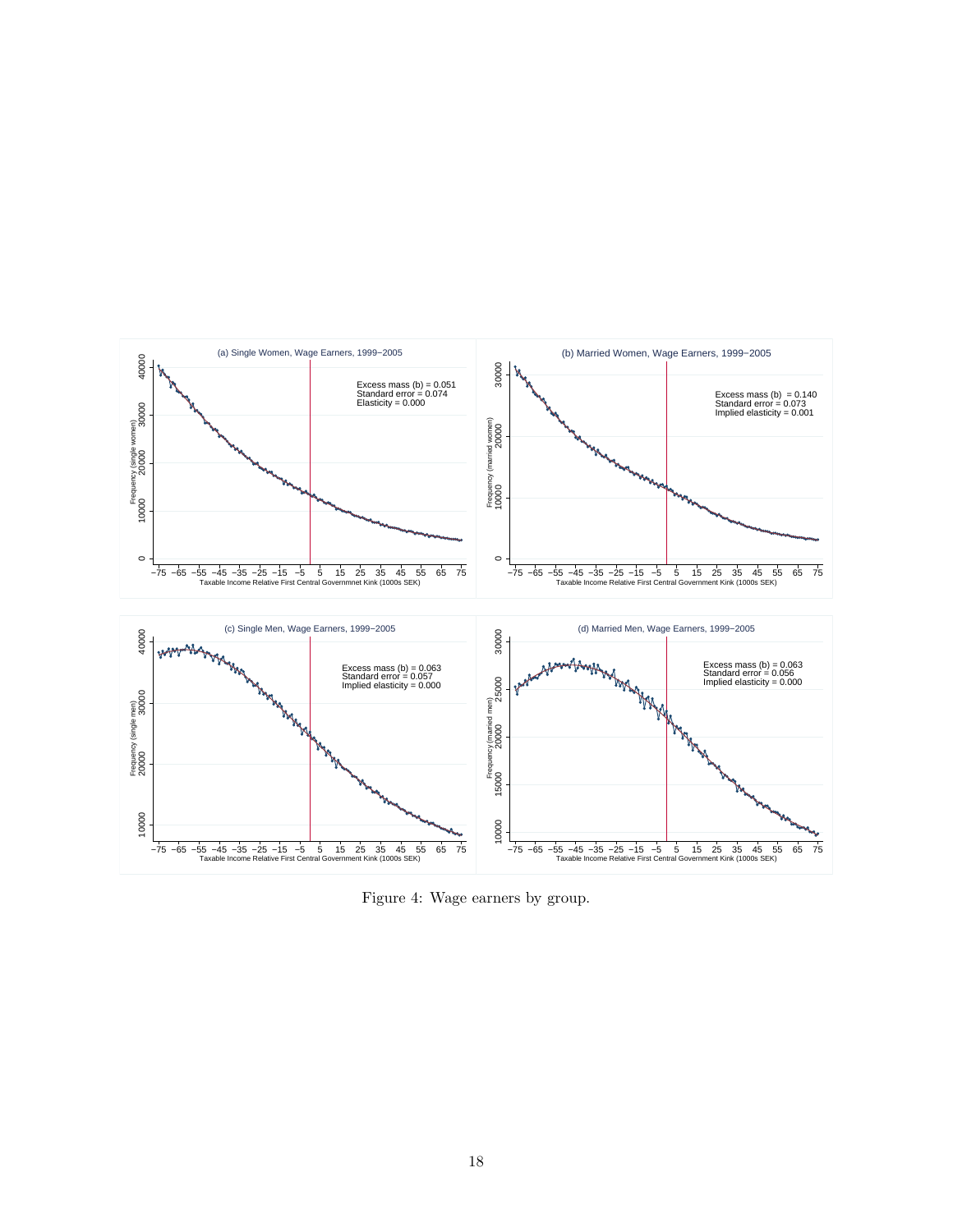on the other hand, are under the taxpayers' direct control. To find out whether those who claim large deductions bunch we separately examine wage earners with deductions over SEK 50,000, a group which constitutes around one percent of the population. As can be seen from figure 5, there is no significant bunching at the first central government kink among those who make large deductions.



Figure 5: Wage earners with deductions  $> 50,000$  SEK

In 1998 there was a 23.2 percentage points jump in the marginal tax rate at the first central government kink point, implying a 45.6% reduction in the log net-of-tax rate at the kink. As we emphasize in section 6, the size of the kink is of great theoretical importance. Therefore, we analyze the 1998 data separately. Figure 6 reveals that that the density of taxpayers did not display any major spike or hump around the bracket cut-off in 1998 but there is an extremely small increase in the density at the kink. Due to the high degree of precision in the polynomial fit, the excess density is statistically significant. However, the implied elasticity estimate is 0.001 and not in any sense economically significant from zero. Thus, we consider the zero result for wage earners to be very robust. <sup>22</sup>

 $^{22}$ In addition, we have analyzed the time periods 1991-1994 (when the jump in marginal tax rates at the central government kink was 20 percentage points) and 1995-1998 (when the jump was similar in size to the jump in 1998) using the smaller register-based data-set "LINDA" which contains around 3% of the Swedish population. The zero result for wage-earners is very robust.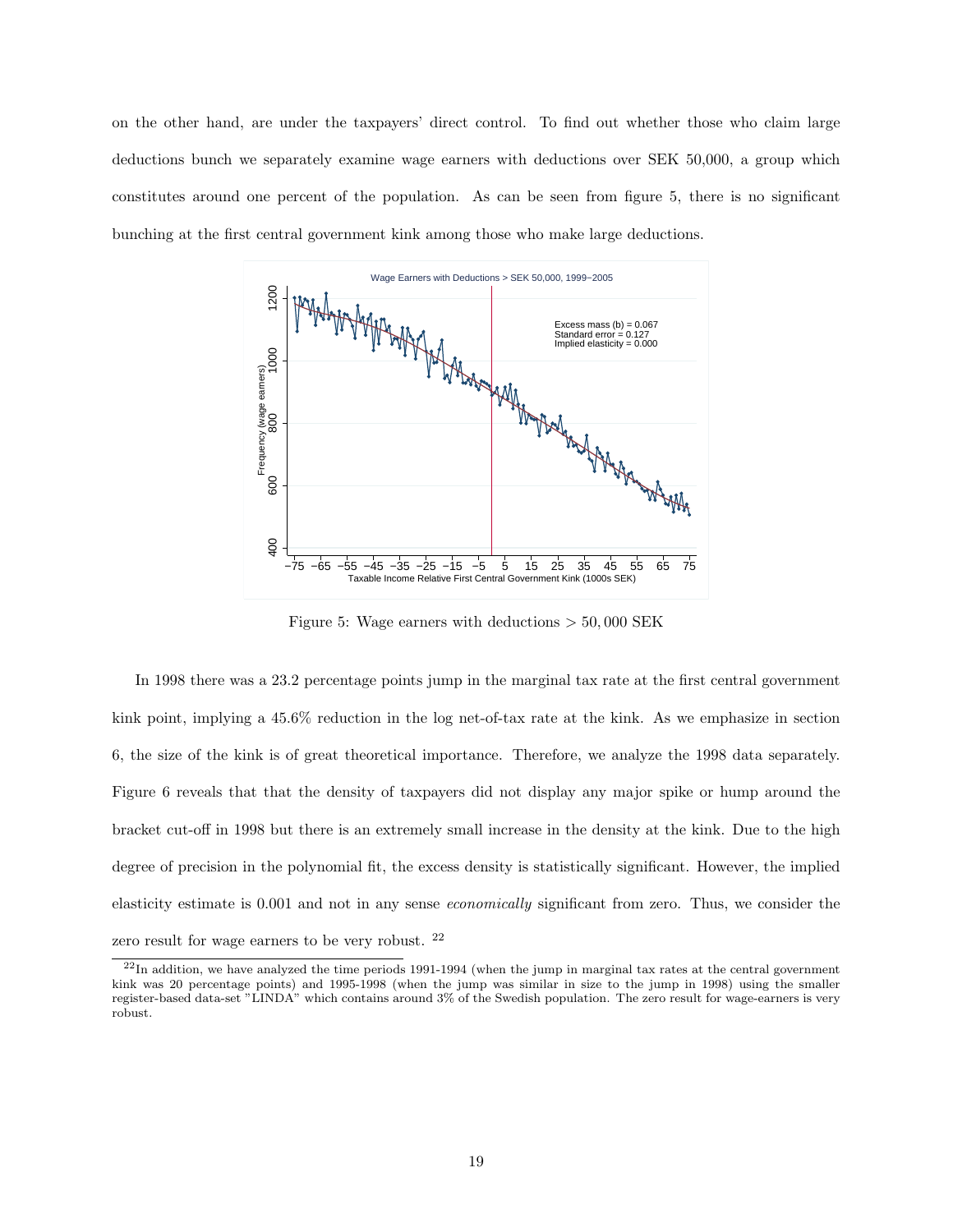

Figure 6: Wage earners in 1998.

#### 5.2 Self-employed

The estimation sample for the self-employed contains the total Swedish population of owners of closely held corporations, sole proprietors and partnership owners. In the same spirit as above, we pool the years 2000- 2008. Figure 7 reports histograms and elasticity estimates for the total group of self-employed individuals and for these three groups. In contrast to the wage earner sample, there is clear evidence of bunching at the first central government kink where the marginal tax rate jumps by 20 percentage points. But the implied compensated elasticity estimate is small. In the pooled sample the estimated elasticity at the first central government kink is 0.018.

There is some interesting heterogeneity across the subsamples in Figure 8. The corporate owners in panel (b) display a somewhat smaller elasticity than the other categories under the standard choice of bunching interval around the kink [-SEK 5,000, SEK 5,000]. On the other hand, the histogram plot clearly suggests that there is broader hump of corporate owners around the threshold for central government taxation. As mean incomes are higher for corporate owners than for the rest of the population it actually turns out that the central government kink coincides with the mode of the taxable income distribution for owners of closely held corporations 2000-2008. It lies beyond the scope of the present analysis to assess to what extent this phenomenon reflects 'broad bunching' (in the language of Chetty et al 2011) around the first central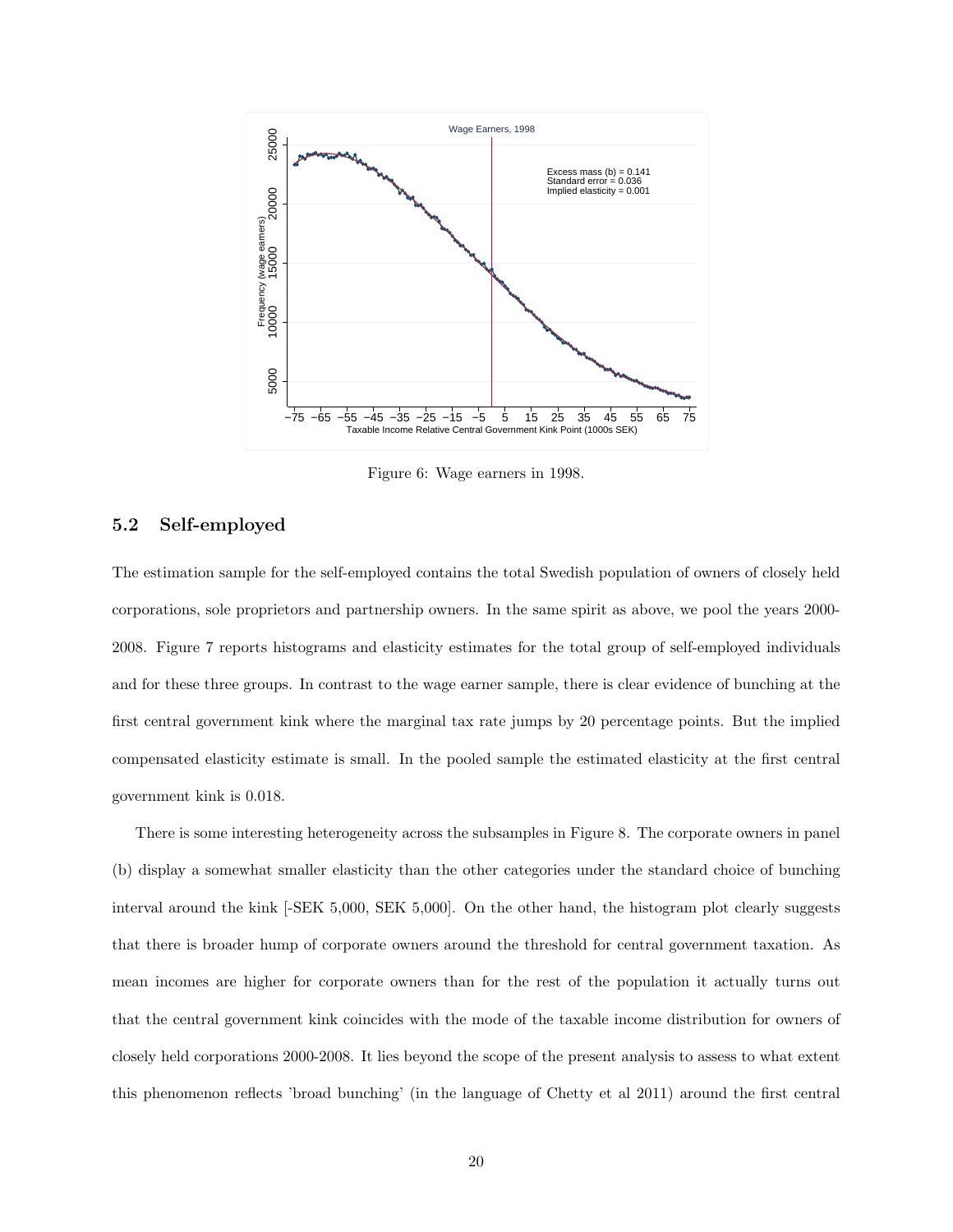government kink point.

The taxable income distribution for the sole proprietors locally around the first central government kink, which is visualized in panel (c), is considerably more triangular shaped than its counterpart for corporate owners. There is a clear spike in the observed density in a narrow range around the bracket cut-off. The implied elasticity is 0.019, i.e. still very small. The partnership owners (panel d) exhibit a similar response as sole proprietors. A large spike is discernible at the first central government kink point, but the implied elasticity is only 0.018. For all groups of self-employed the elasticity estimate is statistically distinct from zero.

One might wonder how sensitive the estimation results are to the choice of the width of the 'small bunching window'. The baseline, i.e. [- SEK 5000, SEK 5000], was chosen based on visual inspection of the histogram plots for the self-employed.<sup>23</sup> Appendix C shows that deviating from the baseline choice only has minor consequences for the obtained results. When the 'small bunching window' increases, a larger number of bins are excluded from the polynomial fit. Hence, the standard error increases for larger windows. This effect is especially pronounced for owners of closely held corporations. We have also experimented with asymmetrical windows around the threshold with no major changes to the results (see appendix C). Finally, the results are also, by and large, robust to changes in the wide bunching window, where the baseline width is [-SEK 75,000 , SEK 75,000].

Our large sample sizes allow us to examine subgroups that can be expected to be particularly responsive to marginal tax rates. One such candidate is the subcategory of 'purely self-employed', i.e. those who do not simultaneously act as wage earners. We define 'pure' corporate owners as those whose earned income exclusively come from the firm they own. 'Pure' sole proprietors and partnership owners, who both are taxed at the personal level, are defined as exclusively reporting business income from the relevant organizational form and no wage income. Based on figure 8, panel (a), we infer that the excess mass at the first central government kink point almost increases by a factor three as compared to the case when examining the total aggregate of self-employed, 2000-2008.

Interestingly, in the sample containing the 'pure' self-employed there is also discernible bunching in the

<sup>&</sup>lt;sup>23</sup>This interval was also used for wage earners. In practice, the choice of small bunching window for wage earners is of very little importance as there are no visual indications of bunching among wage earners.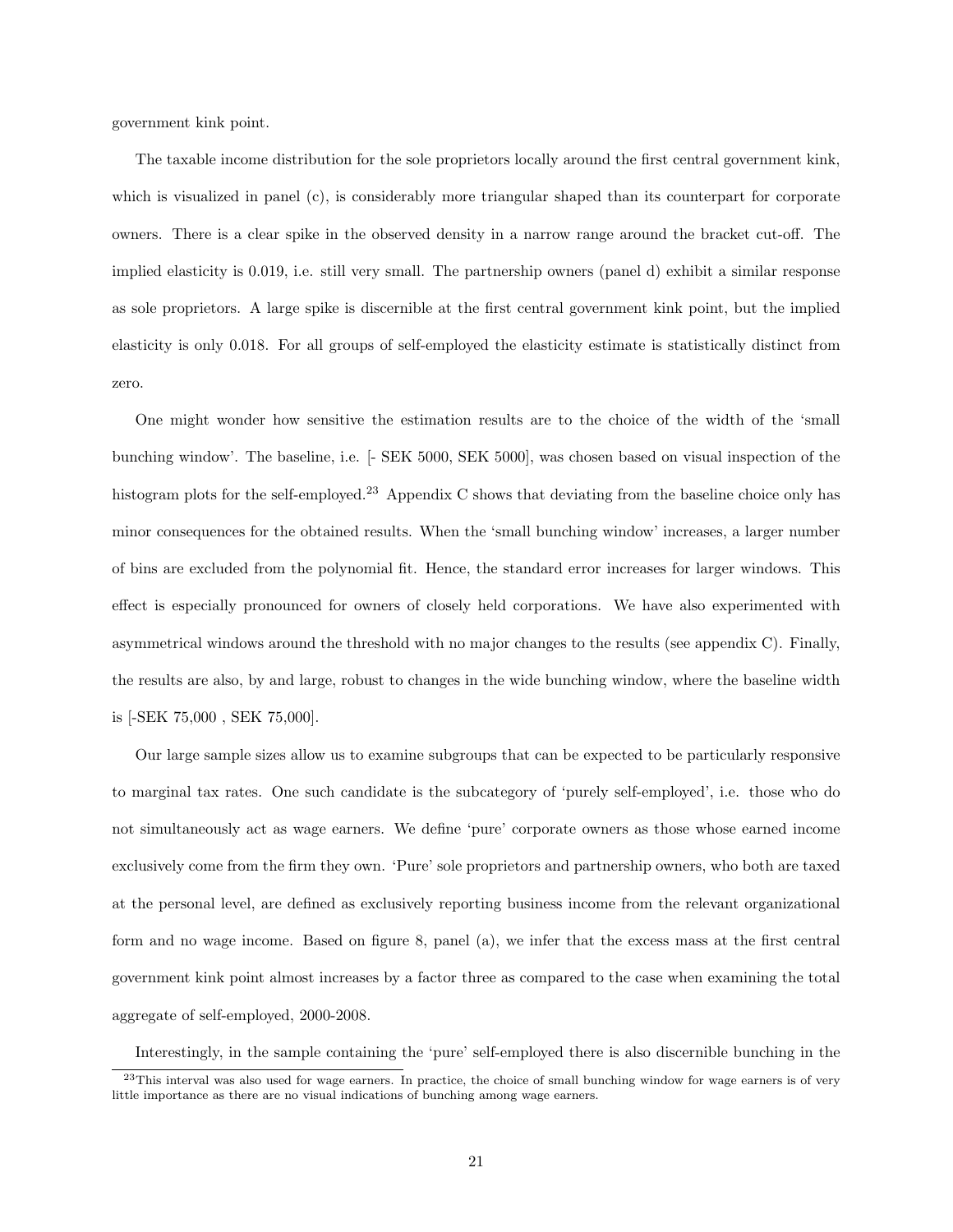

Figure 7: Self-employed.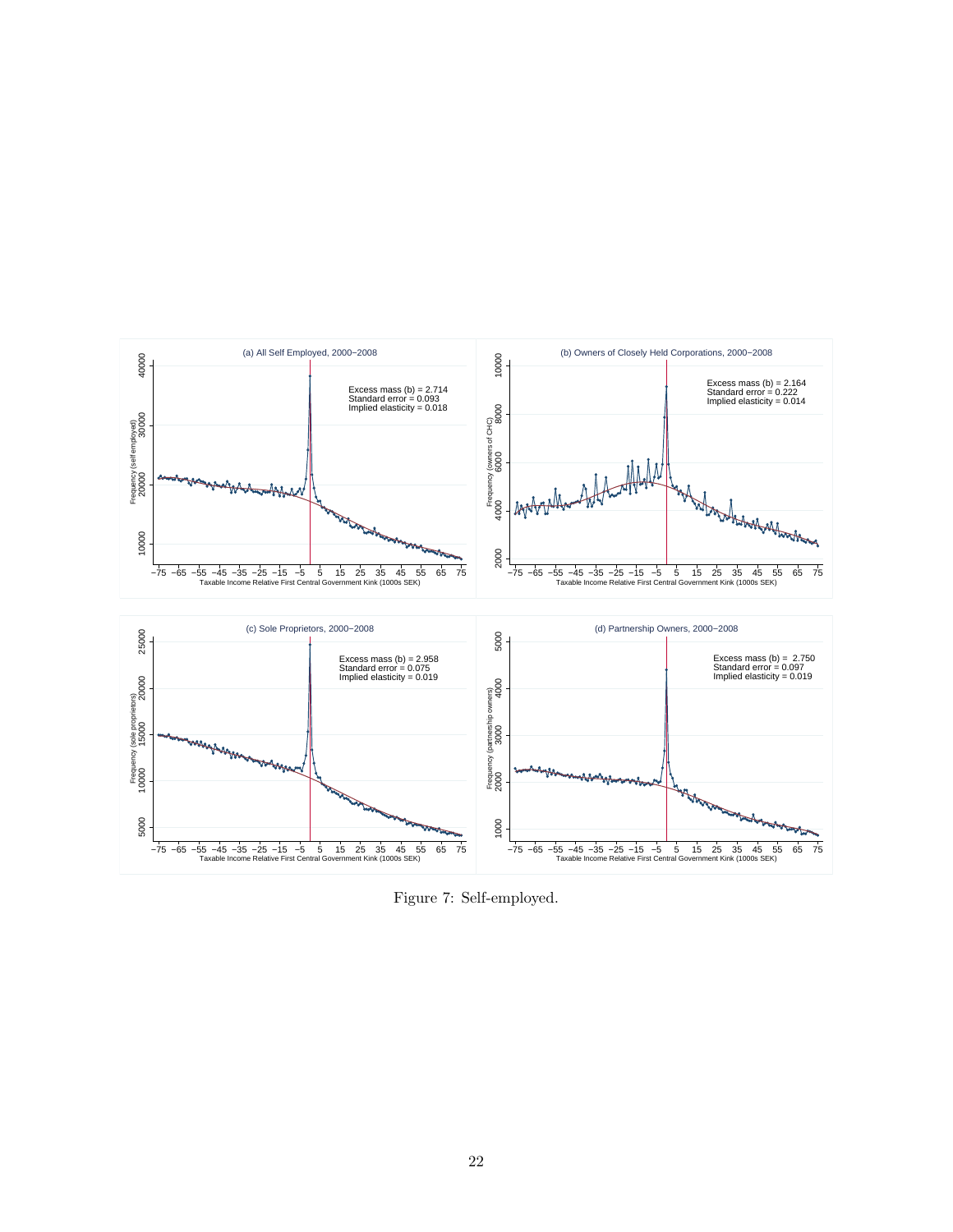

Figure 8: Purely self-employed.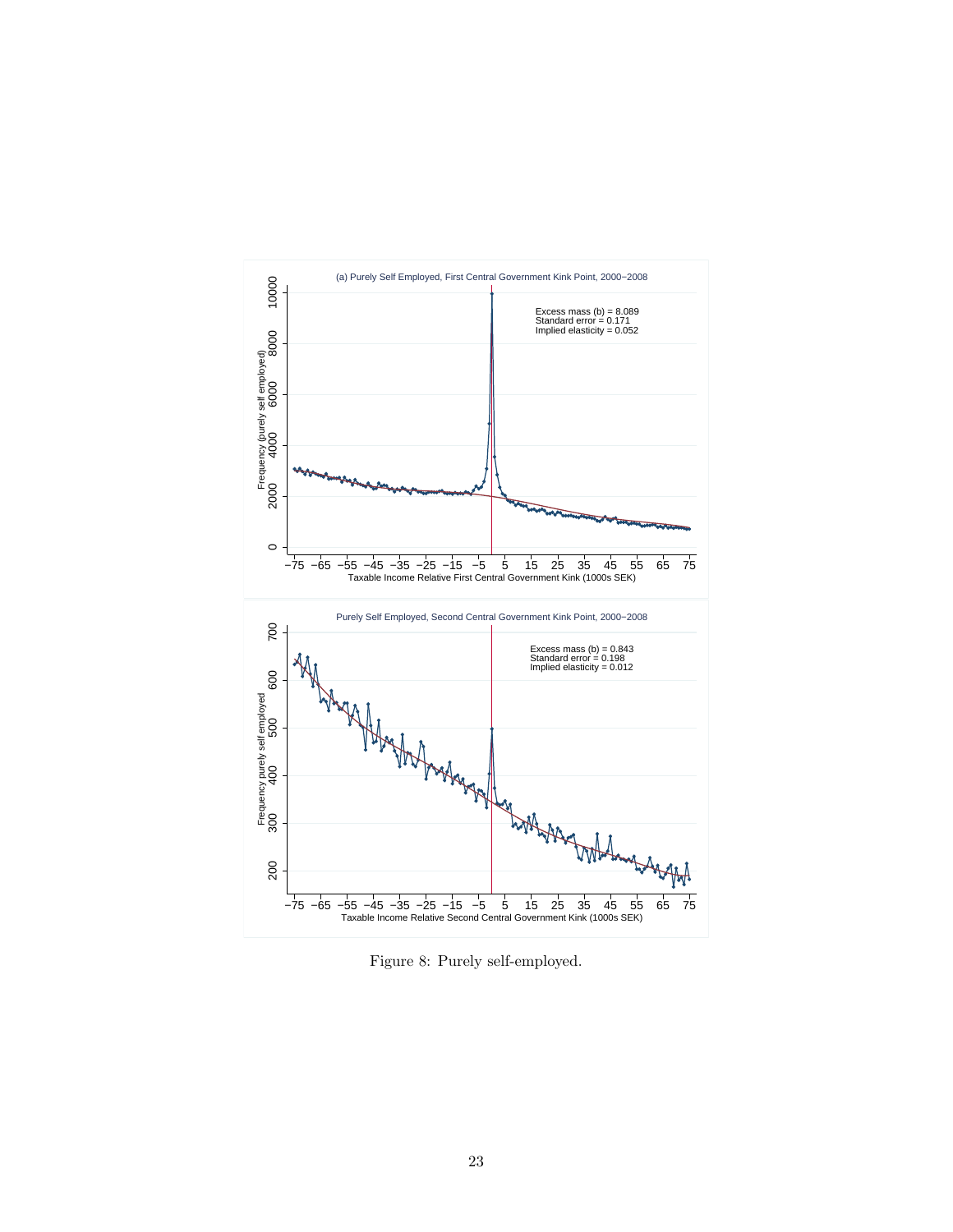immediate vicinity of the second central government kink point, where the log net-of-tax share is reduced by almost 11 %. Expressed in the price level of 2008, during the time period 2000-2008 the average value of the second central government bracket cut-off was SEK 487,000 (as compared to SEK 325,000 for the first central government kink). Statistically, owing to the small number of observations in these higher income ranges, the excess mass estimate is more uncertain. However, the estimate is indeed statistically significant from zero at a level of 1 percent (two-tailed confidence interval). Needless to say, the implied elasticity is still low, 0.012.

#### 5.3 Comparison with other studies

It is worth noting that the results we obtain here are qualitatively different from those obtained by Chetty et al (2011a) on Denmark, a neighboring country that share many institutional features with Sweden (e.g. a high rate of unionization and a high tax-to-GDP-ratio). Chetty et al find clear bunching among Danish wage earners at the cut-off for the so-called top tax, even though the implied elasticities were small. Needless to say, with only two observations we lack means to assess the causal determinants of bunching at a cross country level. However, some aspects of Danish and Swedish tax law deserve to be discussed.

According to Danish tax law, the movement in the top tax bracket from year t to year  $t + 1$  is predetermined by the wage growth from year  $t - 2$  to  $t - 1$ . This makes the movement in the kink more predictable from the perspective of the unions and employers' organizations. In Sweden, on the other hand, discretionary year-to-year changes in the bracket-offs have been made during the period of study. Seen from a broader perspective, the most striking difference between Sweden and Denmark with respect to the taxation of labor incomes is that no payroll taxes are levied on the employer in Denmark (see p.260 in OECD (2011)). It is not clear, though, why this would lead to more bunching in the Danish case.

Bunching for self employed individuals is also more prevalent in the Danish case. Chetty et al (2011a) reports an elasticity of 0.24 for self employed, which is an order of magnitude larger than our corresponding estimate. Relatively large elasticity estimates on Denmark for the self employed have also been obtained by Kleven et al (2011) and Schjerning and le Maire (2011). As remarked by Slemrod and Kopczuk (2002), the taxable income elasticity is not only a function of utility parameters, but also a function of the tax system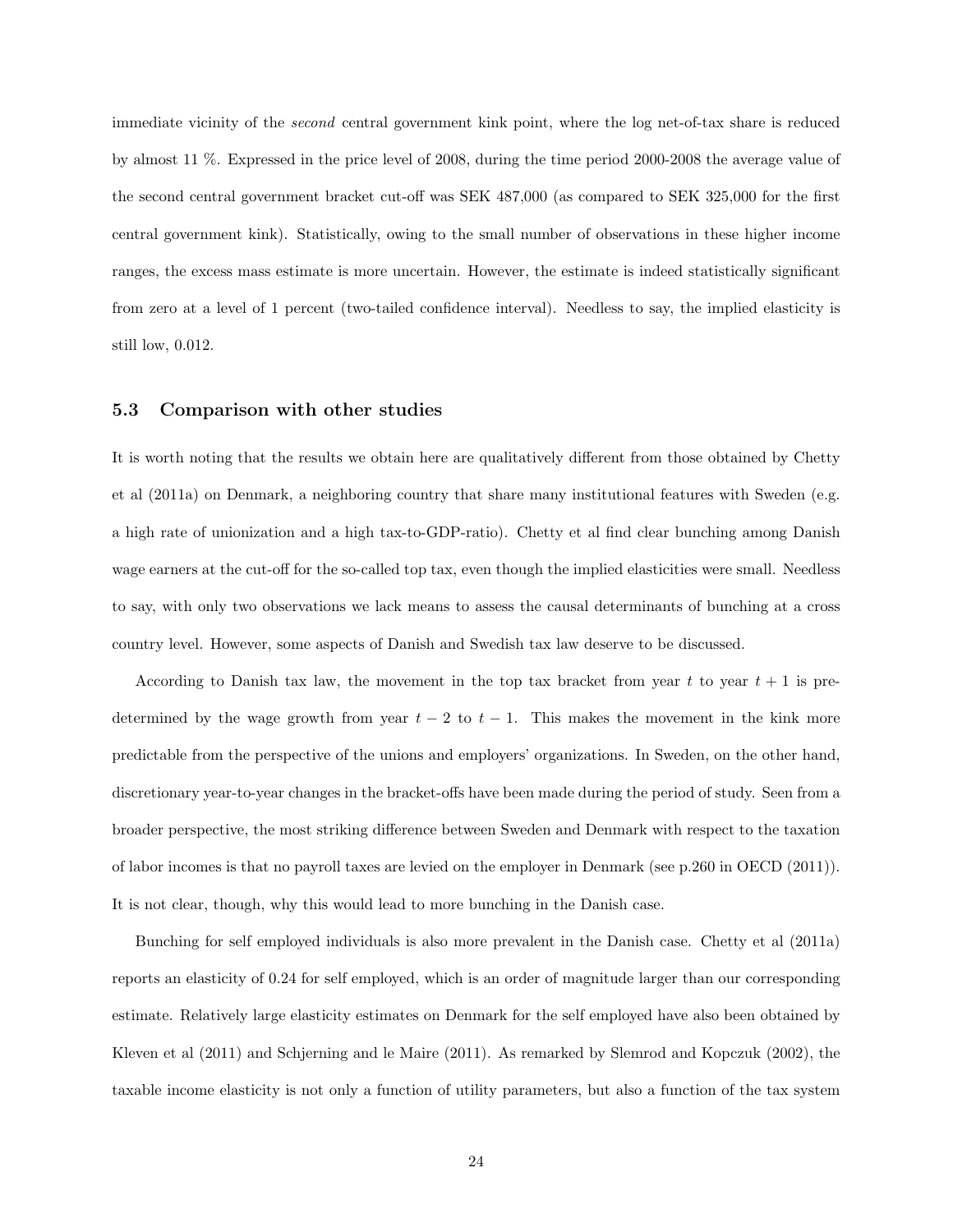itself (e.g. the possibilities for tax avoidance). Hence, it is likely that cross country differences in bunching behavior among the self employed can be traced to specific features of the tax code (e.g. the rules governing retention funds).

### 6 Bounds on the taxable income elasticity

As mentioned in the introduction, the empirical prediction of the standard model regarding the shape of the income distribution around the large Swedish first central government kink point is extremely clear. In the absence of optimization frictions we should see a large spike in the taxable income distribution at the kink, even when the compensated taxable income elasticity is very small. The failure of the standard model in accurately predicting the behavior of agents around kink points does not necessarily imply that long run responses to taxation are absent. In fact, positive compensated elasticities can be consistent with zero bunching if one assumes that individuals make *optimization errors*. From the perspective of the econometrician, this introduces concerns about identification. Both the distribution of elasticities (preference parameters) and the distribution of optimization errors in the population are unobserved. In order to make progress, it is necessary to impose assumptions on the distribution of optimization errors, otherwise nothing can be said about the elasticity. In the non-linear budget set literature (e.g. Burtless and Hausman (1978) and Blomquist and Newey (2002)) point identification of the elasticity has been achieved by assuming that observed behavior is equal to desired behavior plus an additive error term which is orthogonal to the net-oftax wage.

To our knowledge, the most comprehensive and systematic analysis of optimization errors in the labor supply context is to be found in the recent work by Chetty (2011). Influenced by the partial identification literature in econometrics, Chetty replaces the orthogonality condition with a bounded support condition. Chetty sets up a dynamic model of consumer demand, where individuals are allowed deviate from the frictionless optimum in an arbitrary fashion provided that the expected life time utility cost of doing so is less than  $\delta$  percent of consumption expenditure. In accordance with the non-linear budget set literature, no particular structure is imposed on the mechanisms generating the error. In this way, the optimization error can be reconciled with a large number of frictions, including adjustment costs and inattention.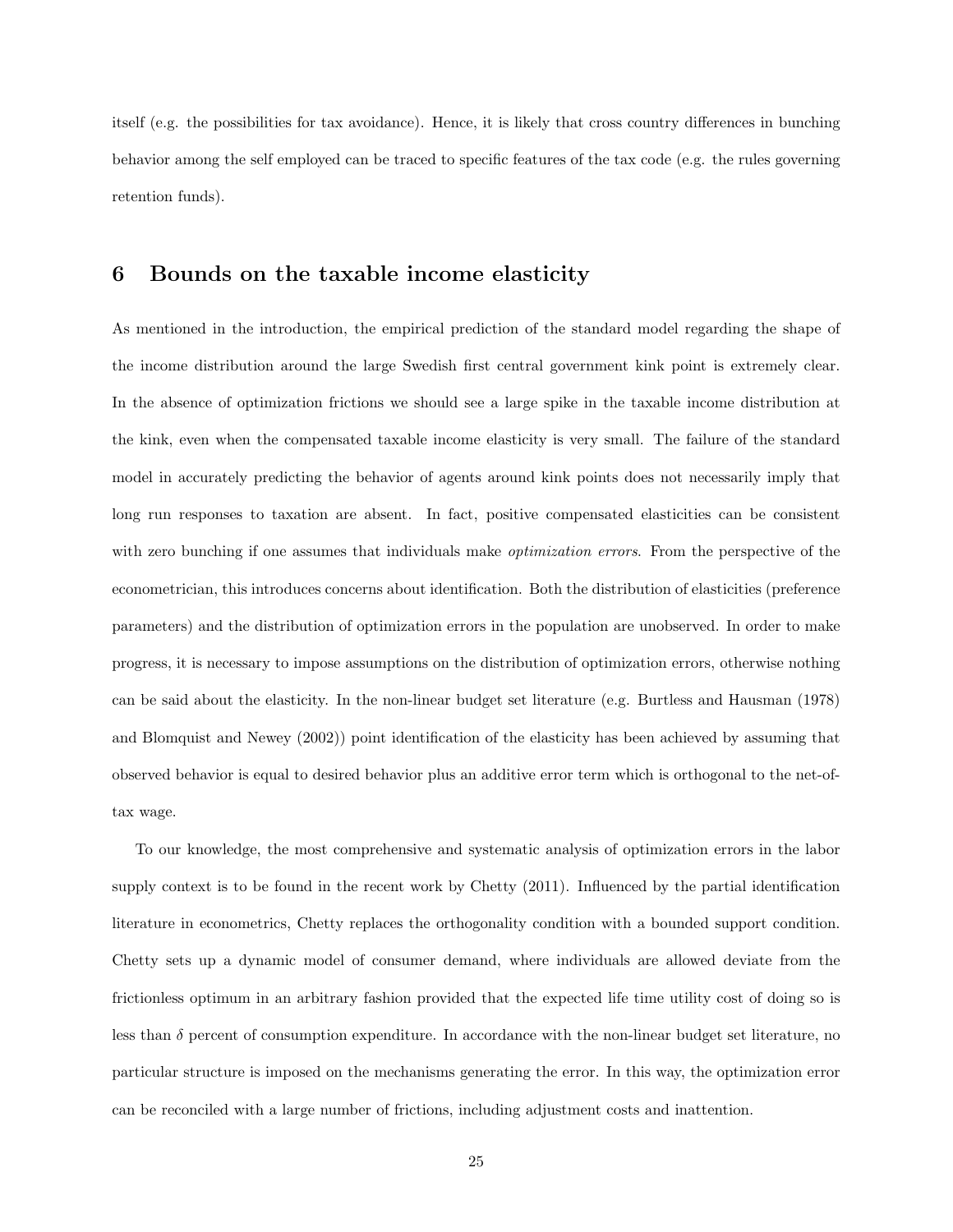An outcome in Chetty's framework is that because the utility cost for an individual of ignoring a large tax change is larger than the utility cost of neglecting a small one, elasticities estimated using large tax reforms are closer to structural elasticities than 'observed elasticities' obtained by using small tax reforms. In this manner Chetty (2011) is able to derive bounds on the size of the compensated labor supply elasticity as a function of the size of the tax change (captured by the log of the net-of-tax ratio) and the utility cost δ individuals on average tolerate (expressed in percent of net-of-tax earnings).<sup>24</sup> Of particular interest for our purposes is the case when the observed elasticity is zero. Then the upper bound of the compensated elasticity takes on the following simple form

$$
e_U = \frac{8\delta}{\left[\Delta\log(1-\tau)\right]^2} \tag{6}
$$

Note that the upper bound increases linearly in  $\delta$ , but shrinks at a quadratic rate in  $\Delta \log(1 - \tau)$  $|\log(1 - \tau_2) - \log(1 - \tau_1)|$ . Thus, there is considerably more information inherited in large tax changes as compared to small ones. In our present application we have estimated an observed compensated elasticity of zero for wage earners. The two first rows of Table 4 report the upper bounds implied by our bunching estimation exercise for 1998 and 1999-2005, respectively, for three different values of  $\delta$ . Chetty's (2011) baseline assumption is  $\delta = 1$ . While adopting Chetty's baseline assumption, the upper bound on the compensated elasticity is 0.7 for the 1999-2005 period, but only 0.39 for 1998. The latter is a surprisingly informative bound. Note also that the small standard error of the point estimate makes statistical imprecision irrelevant for the problem at hand. Following Chetty we calculate confidence intervals along the lines of Imbens and Manski (2004).

How do these bounds relate to the bounds implied by other studies? Recently, Blomquist and Selin (2010) estimated the compensated taxable income elasticity while exploiting Swedish panel data and unprecedentedly large marginal tax cuts for high income earners between 1981-1991. For top income earners, marginal tax rates were reduced by 34 percentage points. Blomquist and Selin obtained a compensated taxable income elasticity estimate of 0.24 for married men. The large variation generates tight bounds; the lower bound

 $^{24}$ The bounds, expressed in Proposition 1 in Chetty (2011), are derived using a quadratic approximation to the utility function. Chetty also uses the assumption that the utility functions are iso-elastic and quasi-linear, but shows that Proposition 1 is still valid for more general utility functions if one imposes the local iso-elastic assumption on the structural Hicksian elasticity.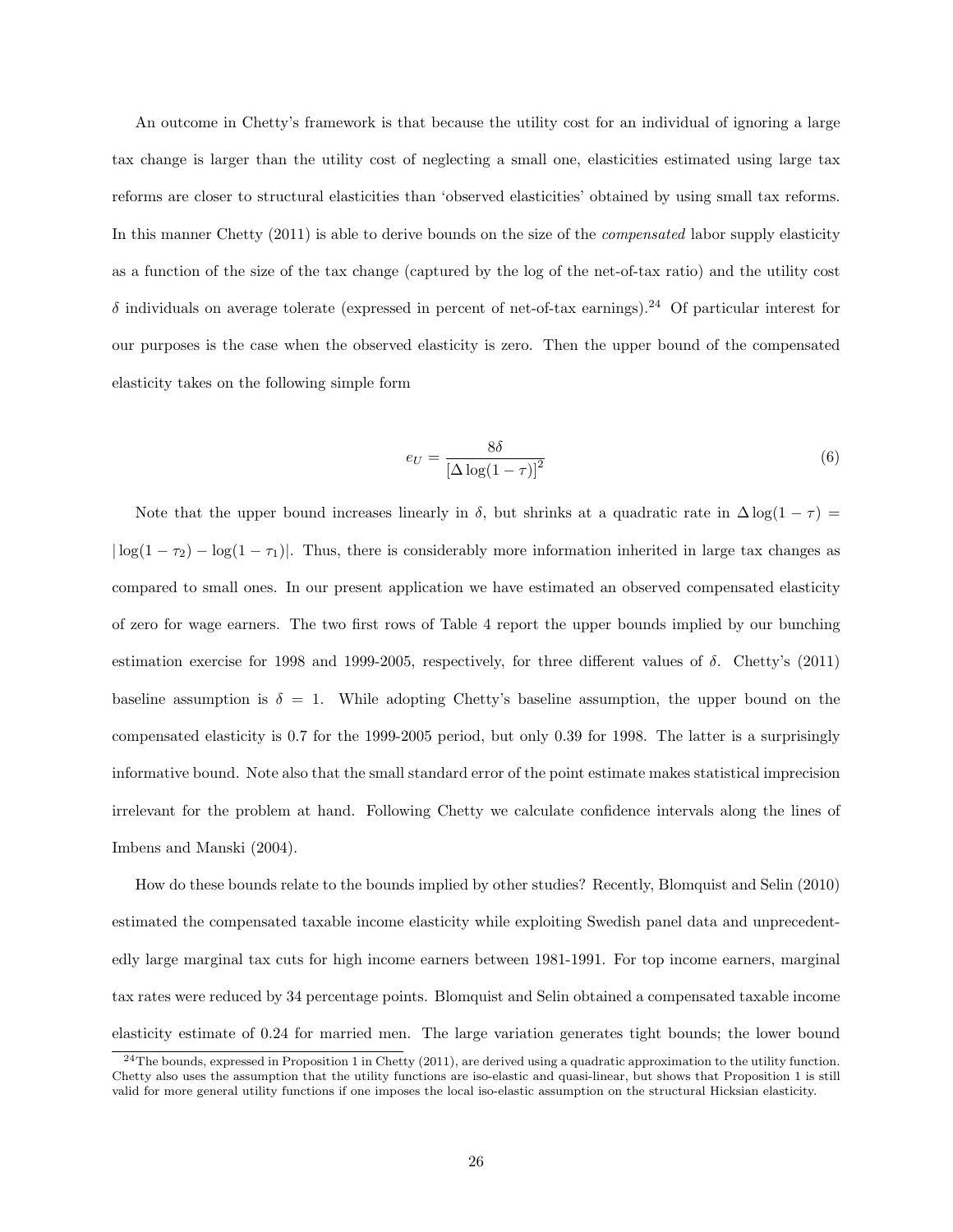being 0.12 and the upper bound being 0.5 for  $\delta = 1$  when the statistical uncertainty is disregarded. Still, it is noteworthy that the upper bound of 0.39 obtained in our bunching analysis for the year 1998 is lower than the corresponding upper bound calculated based on Blomquist and Selin.<sup>25</sup> This point can be pushed even further if one also takes the statistical uncertainty into account. Owing to the high degree of statistical precision in our estimates the upper end of the 95 % confidence interval virtually coincides with the upper end of the identified set of elasticities consistent with  $\delta=1$  .  $^{26}$ 

Chetty (2011, Table 1) reports bounds for  $\delta = 1$  for the paper by Gelber (2011), a related study that exploits the Swedish 1991 reform to estimate compensated elasticities in a family model (including cross responses between spouses). A point estimate of 0.25 for males translates into a narrow interval of 0.12 to 0.54, i.e. a very similar band as that implied by the paper by Blomquist and Selin  $(2010).^{27}$ 

When comparing our bunching analysis with Gelber (2011), Blomquist and Selin (2010) and Hansson (2007) the following cautious remark should be made. While the previous studies typically have estimated behavioral parameters for the whole population, our bunching analysis recovers a local elasticity estimate at a specific region of the upper middle part of the income distribution. Thus, in so far the male response is driven by income reporting responses of top income earners the two types of studies will reflect distinct behavioral parameters.

For married females, Blomquist and Selin found a compensated elasticity of 1.40 for married women. As shown in Table 4, this large intensive margin estimate translates into very high upper bounds, e.g. 2.26 in the baseline case.<sup>28</sup> If the large female elasticities reflect choices along the half time  $/$  full time margin, those earlier estimates are not so relevant as a comparison for the local elasticity estimate obtained in our study. The reason is that the first central government kink point is located at an earnings level where, in principle,

all individuals work full time.

<sup>25</sup>The lower bound is always zero if the observed elasticity is zero.

<sup>&</sup>lt;sup>26</sup>For  $\delta = 2$  (the rightmost column) the upper bound implied by the 1998 bunching analysis is 0.77, whereas the upper bound implied by the work by Blomquist and Selin is lower (at least when neglecting the statistical uncertainty). The reason is that the upper bound increases linearly in  $\delta$  when the observed elasticity is 0, but grows at a decreasing rate in  $\delta$  when the observed elasticity is positive.

 $^{27}$ Hansson (2007), who exploits the same data source and tax variation as Gelber (2011), obtains a taxable income elasticity of 0.29 for males (Table 2, second column). This estimate cannot, however, be interpreted as the compensated taxable income elasticity.

<sup>28</sup>Even though the point estimate for females was significant at 10% the standard errors were considerably larger for females. On a larger data source, Gelber (2011) obtained a point estimate of 0.49 and Hansson estimated an elasticity of 0.76, both with smaller standard errors.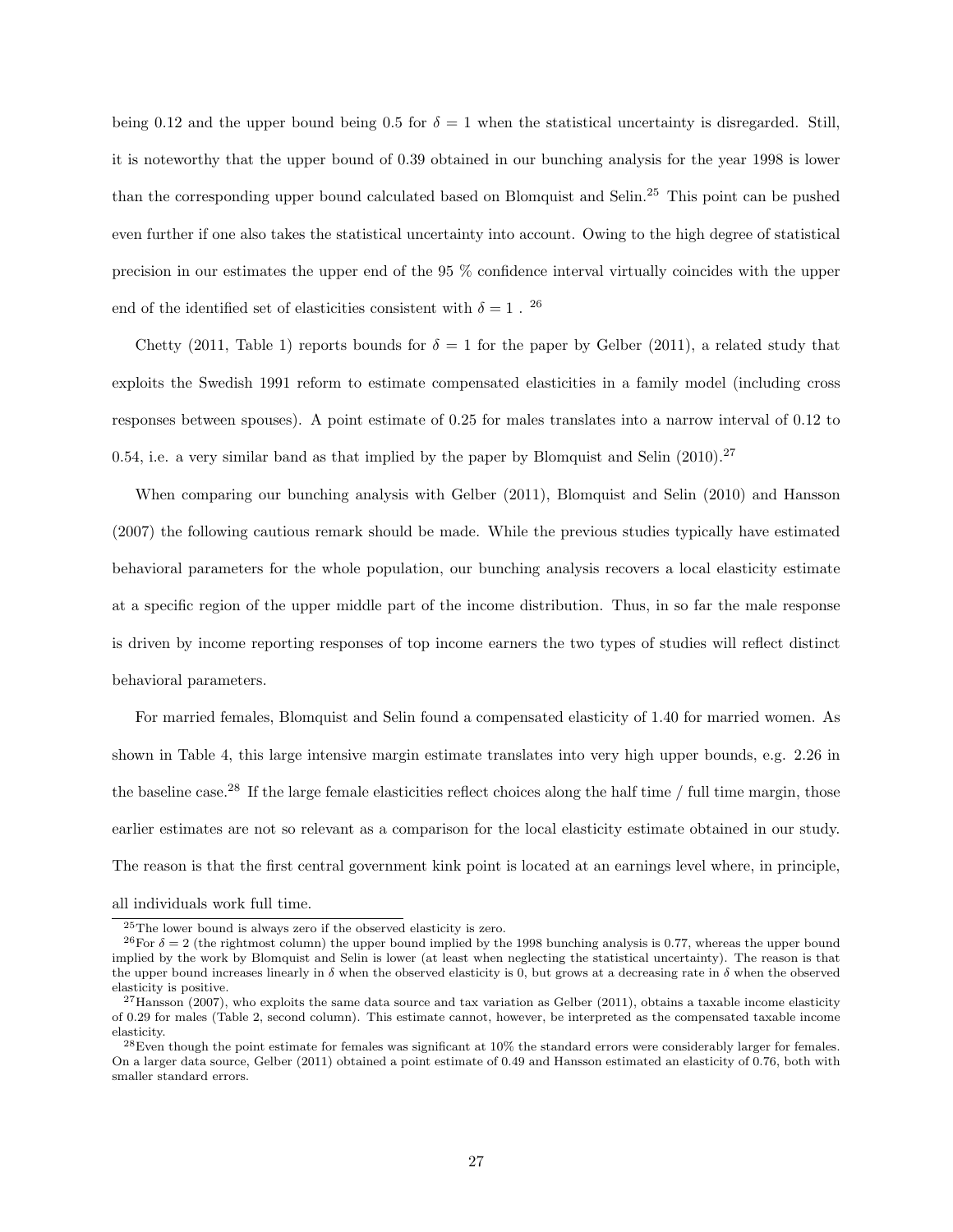| Study                         | Population<br>(wage earners) | $\triangle NTR$ | $\widehat{e}$    | $e^{UB}$<br>$(\delta = 0.5)$ | $e^{UB}$<br>$(\delta = 1)$ | $e^{UB}$<br>$(\delta=2)$ |
|-------------------------------|------------------------------|-----------------|------------------|------------------------------|----------------------------|--------------------------|
| Kink analysis 1998            | All                          | 0.46            | 0.00<br>${0.00}$ | 0.19                         | 0.39                       | 0.77                     |
| Kink analysis 1999-2005       | All                          | 0.34            | 0.00<br>${0.00}$ | 0.35                         | 0.70                       | 1.39                     |
| Blomquist and Selin<br>(2010) | Married men                  | 0.78            | 0.24<br>${0.08}$ | 0.41<br>[0.55]               | 0.50<br>[0.65]             | 0.66<br>[0.82]           |
| Blomquist and Selin<br>(2010) | Married<br>women             | 0.50            | 1.40<br>${0.85}$ | 1.97<br>$[3.57]$             | 2.26<br>$[3.94]$           | 2.74<br>$[4.52]$         |

Table 3: Upper bounds on structural compensated elasticity and comparison with Blomquist and Selin (2010).

 $\delta$  = percentage of disposable consumption individuals on average tolerate in utility losses and  $|\Delta NTR|$  =  $\left|\Delta \log \left(\frac{1-\tau_1}{1-\tau_2}\right)\right|$  is the absolute log change in the net-of-tax-rate.. Standard errors for the point estimates are in

curly brackets. The upper end of a 95 % confidence interval centered around  $e^{UB}$  is reported in square brackets. For the kink analysis, sampling error is absent and the error in the polynomial fit is close to zero, hence the confidence interval collapses to  $e^{UB}$ . The absolute change in the log net-of-tax rate for Blomquist and Selin (2010) is calculated as twice the standard deviation of the change in the log net-of-tax rate in the estimation sample in accordance with recommendations in Chetty (2011, appendix B).

### 7 Monte-Carlo Simulations

In the last couple of years there has been a surge of papers exploiting the bunching methodology. Still, except from the early incarnations of Saez's pioneering paper, i.e. Saez (1999,2002) we are not aware of any systematic evaluation of the bunching estimator by the means of numerical simulations. The purpose of this section is to evaluate the bunching estimator by simulating data under various assumptions regarding the process generating the data. In each case we attempt to recover the taxable income elasticity by running the estimation method on the simulated data.

#### 7.1 Income Effects

In the appendix we show analytically that income effects do not affect the bunching estimator when the tax change is small. Here we analyze how bunching estimates are affected by the influence of income effects in the decision to supply taxable income given an arbitrary tax change. As our benchmark we specify the utility function without income effects following Saez (2010)

$$
u(c, z) = c - \frac{1}{1 + \frac{1}{e}} z_0 \left(\frac{z}{z_0}\right)^{1 + \frac{1}{e}}.
$$
\n(7)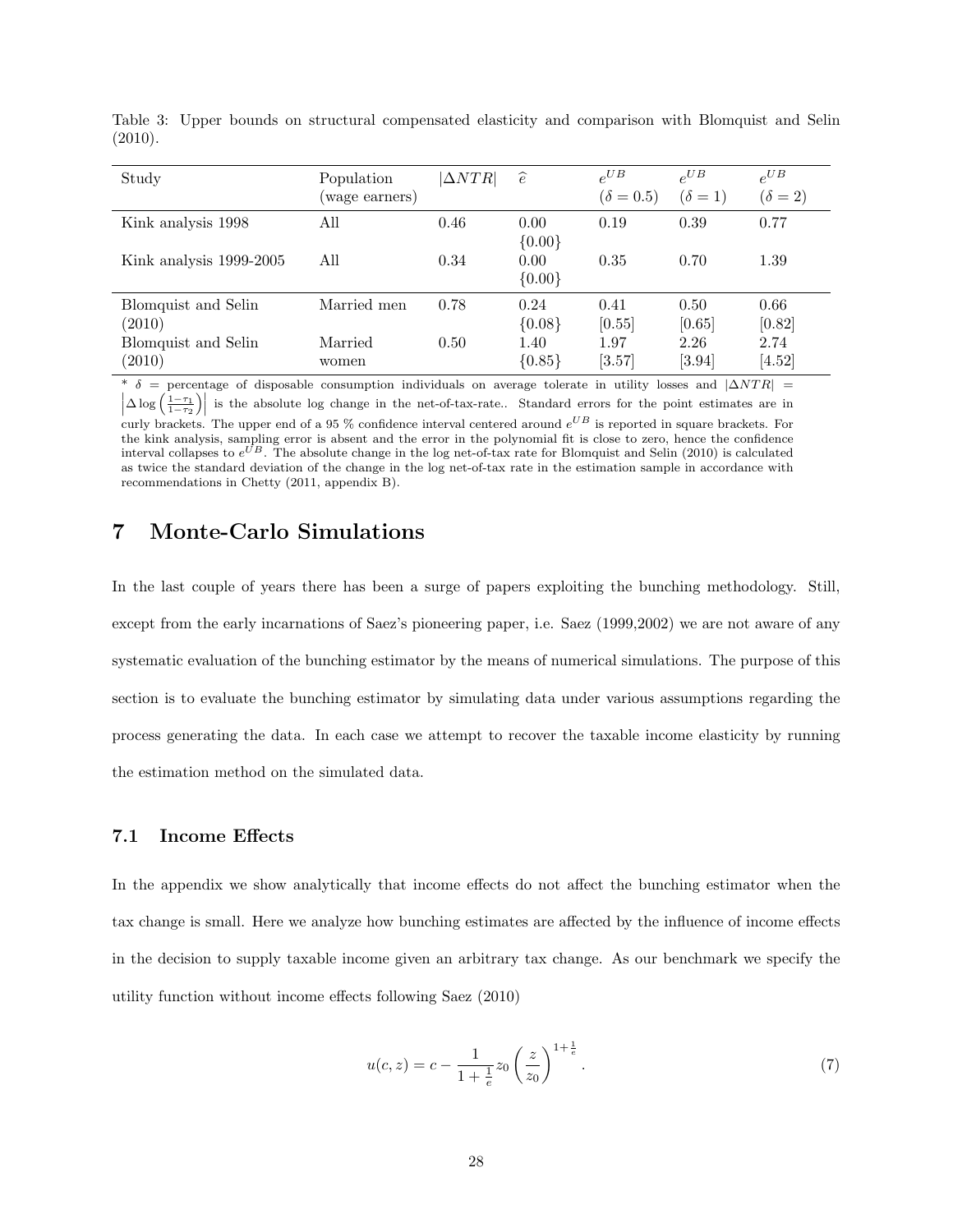Along any linear segment of the budget constraint with slope  $(1 - \tau)$  an individuals' taxable income is given by  $z = z_0(1-\tau)^e$  where  $z_0$  is an individual-specific parameter. The (compensated) taxable income elasticity is equal to e. To introduce income effects we let preferences be represented by the utility function

$$
u(c, z) = \log(c) - \log\left(1 + \frac{1}{1 + \frac{1}{e}} z_0 \left(\frac{z}{z_0}\right)^{1 + \frac{1}{e}}\right)
$$
(8)

This is the taxable income counterpart of the utility function used by Saez (2001) and is the simplest possible way to include income effects keeping the compensated elasticity constant and equal to  $e^{29}$ . As is well known, the uncompensated elasticity  $\epsilon^u$  is related to the compensated elasticity e through the Slutsky relationship in elasticity form  $\epsilon^u = e + \eta$  where  $\eta = \frac{dz}{dy}(1 - \tau)$  is the income effect and y is virtual income.<sup>30</sup>

The optimal choices of taxable income by individuals, whether given by maximization of (7) or (8), is determined by a structural equation  $z = z(z_0, e, \theta)$  where  $z_0$  is a vector of individual-specific parameters,  $\theta$  is a vector of tax parameters and e is the the scalar elasticity parameter. Let  $z^A$  denote the vector of optimal choices under the benchmark specification and denote by  $z<sup>B</sup>$  the corresponding vector given specification (8). In the first case we know that  $z^A = z_0^A (1 - \tau)^e$  and  $z_0^A$  has the convenient interpretation of taxable income in the absence of taxation ( $\tau = 0$ ). In the second case a closed form solution is not obtainable so we simply write  $z^B = g(z_0^B, e, \theta)$  for some vector-valued function  $g(\cdot)$  and compute these optimal decisions numerically.

Since the goal is to investigate the impact of income effects on bunching holding the economic environment constant, we proceed in the following way. We fix a baseline flat income tax system given by a constant marginal tax rate  $\tau = 0.3$  and pick a value of the elasticity e. We sample  $z_0^A$  from a triangular distribution chosen in such a way so that the distribution of  $z^A = z(z_0^A, e, \tau)$  resembles the (actual) empirical taxable income distribution locally around an income level  $k$  where we wish to investigate bunching.<sup>31</sup> The distribution of  $z^A$  under the flat income tax system is defined as the counter-factual distribution. Since we want to keep the counter-factual income distribution constant as we compare bunching with and without income

 $^{29}$ In the appendix it is shown that the compensated taxable income elasticity is equal to e.

 $30$ For a general nonlinear tax system  $T(z)$ , virtual income at a point x is defined as the intersection between the tangent (i.e. linear approximation) of the budget set  $c(z) = z - T(z)$  at x and the consumption axis.

 $31$ The motivation for choosing a triangular distribution is that the upper middle part of the empirical taxable income distribution in Sweden is roughly trapezoid-shaped.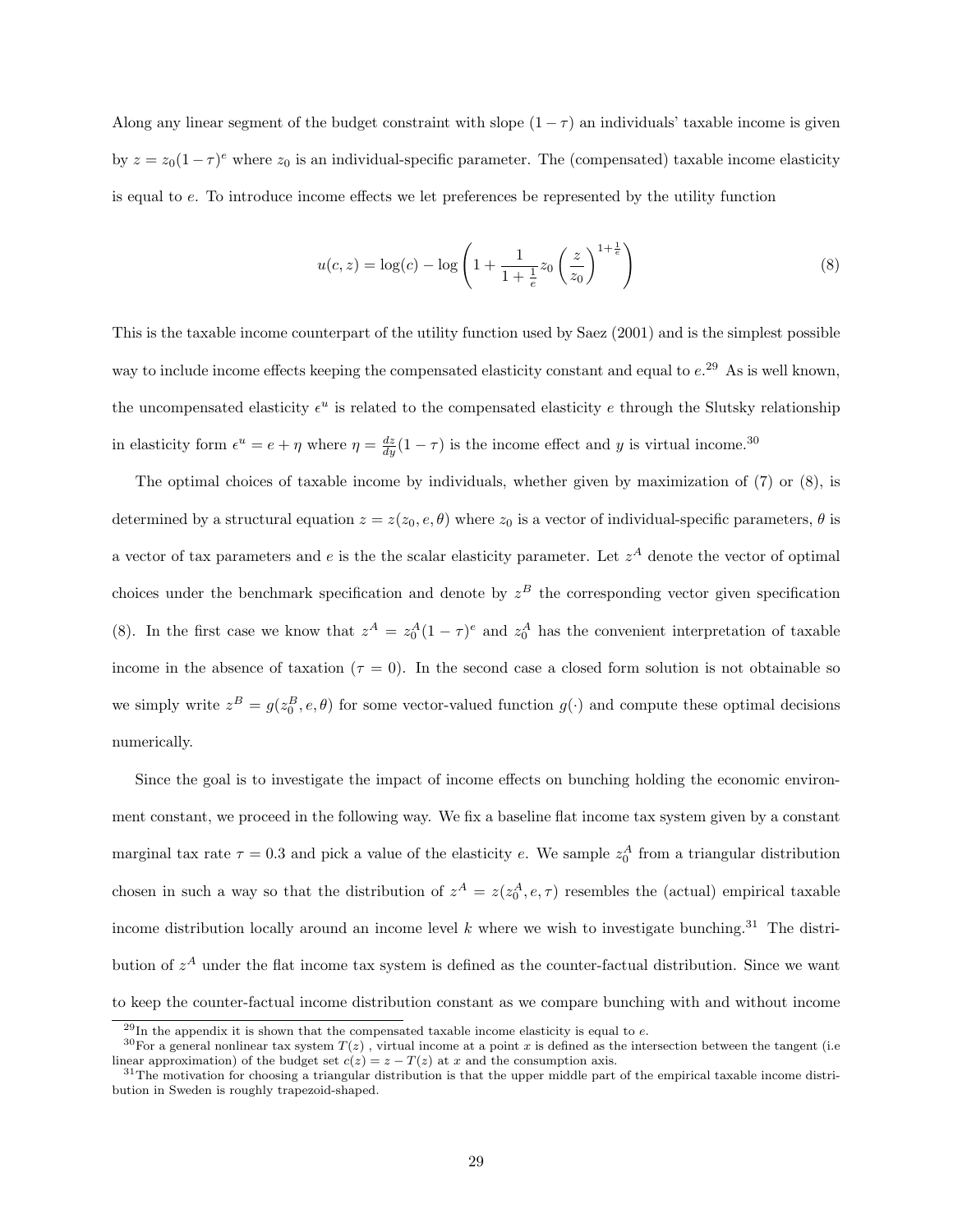effects, we *calibrate*  $z_0^B$  so that the distribution of  $z^A$  and  $z^B$  lie arbitrarily close under the flat income tax.<sup>32</sup>

Next, given that  $z_0^A$  and  $z_0^B$  have been chosen appropriately, we introduce a kink into the tax system and calculate the optimal choices  $z^A$  and  $z^B$ . Then, we estimate bunching around k using the distribution of  $z^A$ and  $z^B$  to obtain the bunching estimates  $\hat{b}^A$  and  $\hat{b}^B$  respectively. This in turn allows us to recover estimates of e through the formula

$$
\widehat{e} = \frac{\widehat{b}}{k \log\left(\frac{1-\tau_1}{1-\tau_2}\right)}
$$

The two top panels of figure 9 show the post-reform distribution of income under the kinked tax system; taxable income income exceeding 250000 SEK is taxed at the rate  $\tau = 0.55$ . For comparison, the bottom panels of figure 9 show the simulated taxable income distribution under the flat income tax where  $\tau =$ 0.3 applies on both segments. Note that we, unlike in the empirical exercise, plot the simulated income distribution against a logarithmic scale. Otherwise, the spike would simply have been to large to visualize in a conventional graph of reasonable size. The compensated elasticity is equal to 0.30 and the (local) uncompensated elasticity is approximately equal to 0.05.<sup>33</sup>

In figure 10 we have applied the estimator described in section 3 on the simulated data without any correction of the integration constraint, and we use a width of the small bunching window of 1000 SEK. We find  $\hat{b}^A = 33.18$  and  $\hat{b}^B = 32.7$ . As expected, the bunching estimate for the specification with income effects is slightly attenuated, but the effect is practically unimportant. The implied elasticity estimates are 0.3004 and 0.2960 respectively which both lie very close to the structural compensated elasticity of  $e = 0.3$  used to simulate the data.<sup>34</sup> We have carried out the exercise for other elasticity values with the same results. We conclude that the bunching estimator allows us to recover the elasticity parameter used to generate the data with good accuracy, even in the presence of income effects.

<sup>&</sup>lt;sup>32</sup>More precisely, we choose the vector  $z_0^B$  so that  $||z_A - g(z_0^B, e, \tau)||_{\infty}$  is small.

<sup>&</sup>lt;sup>33</sup>The income effect term is  $\eta = -0.2578$  and is obtained through simulation using standard methods. It is defined as the average income effect across all agents within an interval of 100 000 SEK centered around the kink under the flat income tax system as they face a 10% tax rate reduction.

 $34$ We have performed the estimation with and without the 'correction' of the integration constraint with minor differences in the resulting estimates. Hence the correction procedure was not necessary to obtain the correct elasticity and seems to be of minor importance, at least given the transformation of the income distribution implied by the utility function used in our simulations.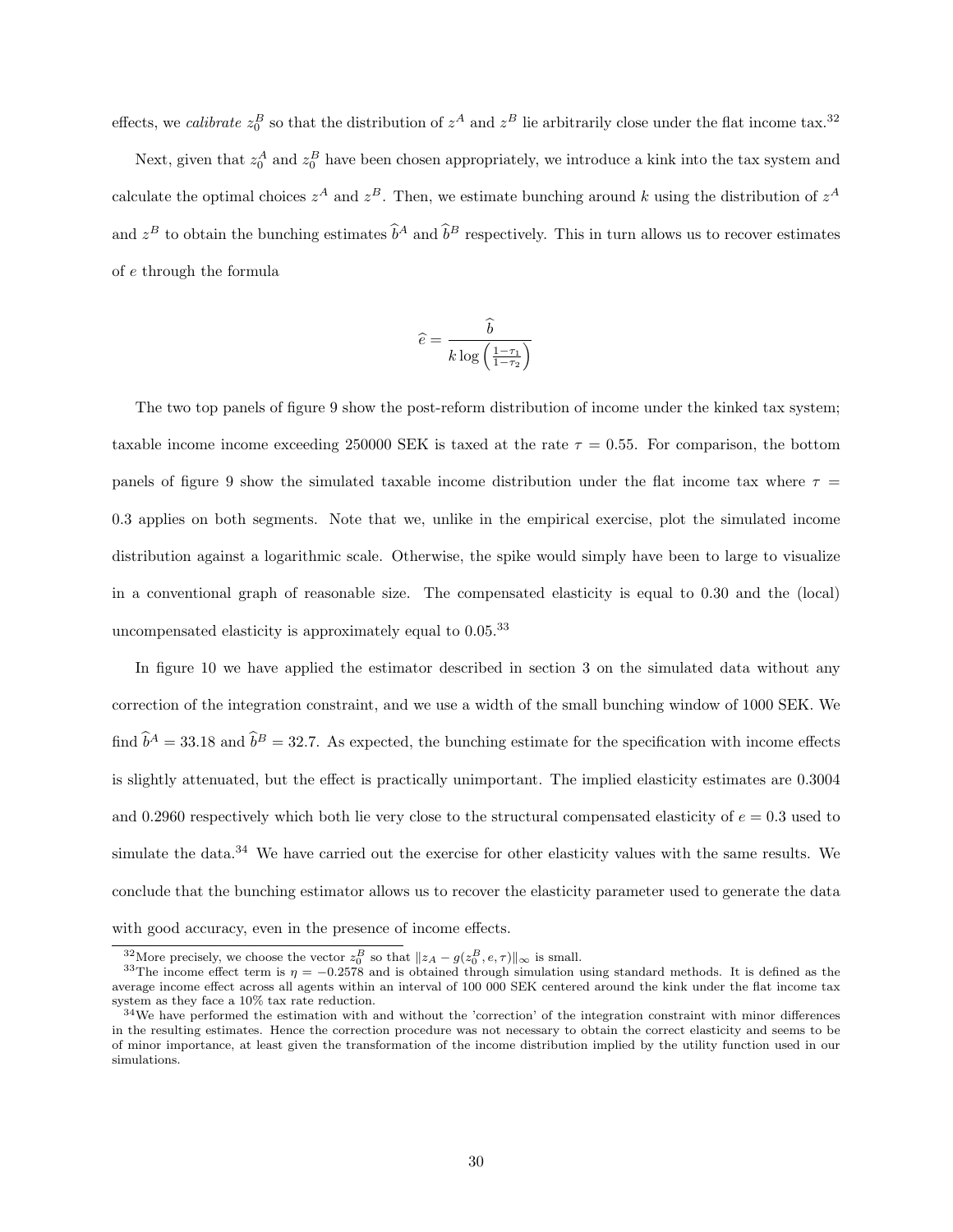

Figure 9: Simulated income distributions under flat income income tax (bottom panel) and reformed tax system (top panel), logarithmic scale.

#### 7.2 Other Exercises

The framework of Chetty (2011) allowed us to put bounds on the structural elasticity consistent with a wide variety of structural primitives. Another approach mentioned in section 6 is to let individuals deviate from their optimal income choices through a process which is independent of the underlying tax variation (under such a process the observed elasticity should not depend on the size of the tax change for example). One such approach is to let individuals' optimal income choices be subject to additive optimization errors. Such a procedure has been emphasized by the nonlinear budget set literature (such as Burtless and Hausman 1978, Blomquist 1983 and Heim 2009). We have performed simulations of a model where individuals' taxable income is given by  $\tilde{z} = z^* + \eta$  where  $\eta \sim N(0, \sigma^2)$  is the difference between individuals' actual (observed) income choices  $\tilde{z}$  and desired income choices  $z^*$ . Note that under such a specification we should observe a hump in the income distribution at the kink rather than a clear spike. We have adopted an estimate of  $\sigma$  of 1000 SEK calculated from Blomquist (1983) and based on the distribution of  $\tilde{z}$  we were able to recover the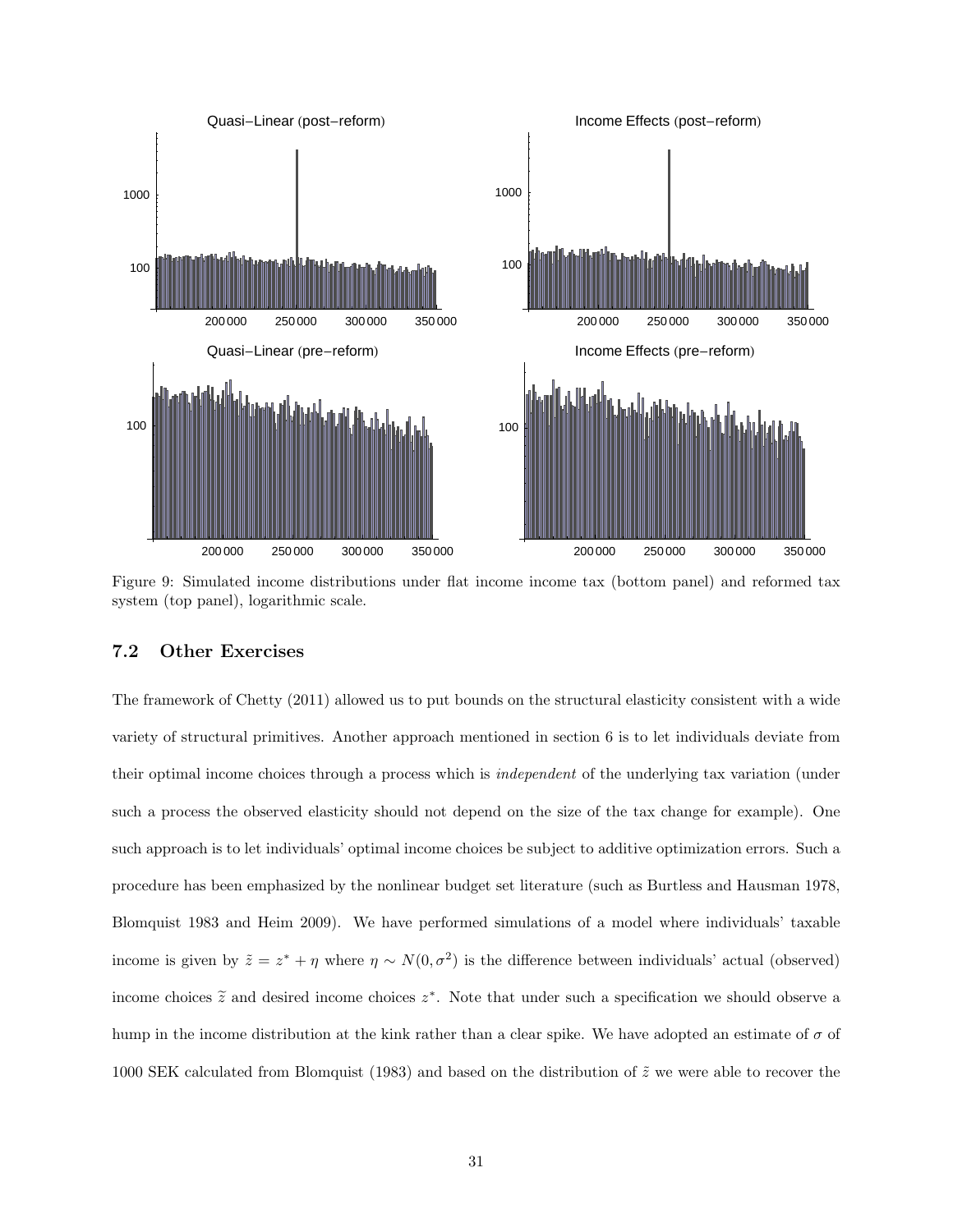

(b) With income effects

Figure 10: Estimation results for bunching with and without income effects.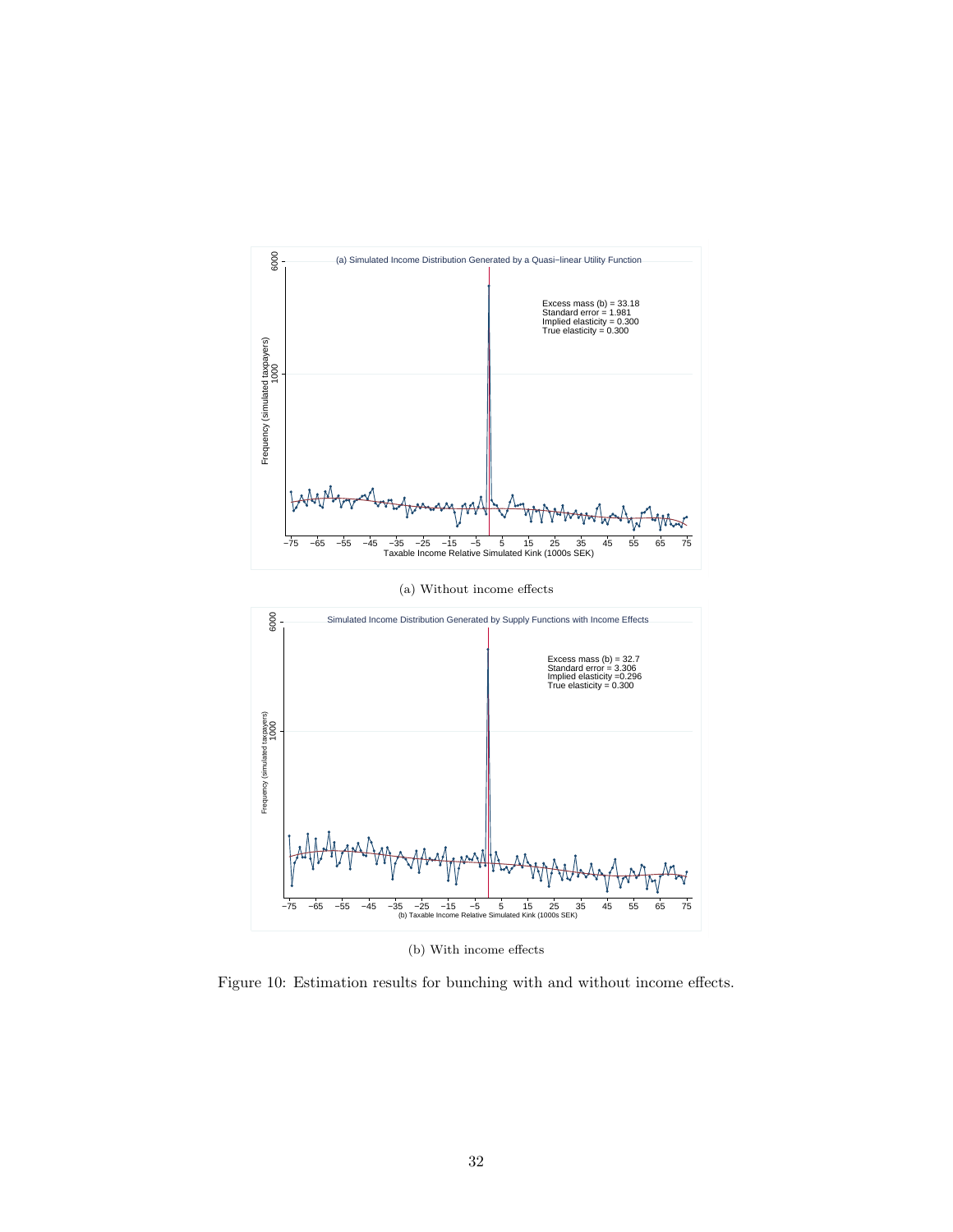elasticity with good accuracy. <sup>35</sup>

### 8 Concluding Remarks

Economic theory predicts that, if preferences are convex and smoothly distributed in the population, we should observe an excess mass (bunching) of taxpayers at convex kinks of the budget constraint. In this paper we have estimated bunching of taxpayers at a particularly large kink point in the upper middle part of the Swedish income distribution. During the period of study, the percentage change in the net-of-tax rate at the kink reached a maximum value of 45.6%. By means of numerical simulation, we have illustrated that there is a huge discrepancy between the amount of bunching implied by the standard model and the shape of the actual income distribution locally around the first central government kink point. We found no economically significant bunching of wage earners at the large first central government kink point, implying a local estimate of the compensated taxable income elasticity of zero in these income ranges. The self-employed do bunch on the other hand, but the implied elasticities are small.

The main contribution of this study has been to examine a very large kink point in the upper middle part of the income distribution where a large number of taxpayers are located. This allowed us to derive upper bounds on the compensated elasticity along the lines of Chetty (2011) which are surprisingly tight. If wage earners on average tolerate 1% of their disposable income in optimization costs, the upper bound is 0.39 for the year 1998.

We have also contributed methodologically by investigating the role of income effects in bunching estimation. While the bunching estimator recovers the compensated taxable income elasticity for infinitesimal tax changes, Monte Carlo simulations are necessary to show that this also holds true for large tax changes. This is especially relevant to our study since we are exploiting a large kink. Our results indicate that the bunching estimator is largely unaffected by the presence of income effects, even when the income effect term is large relative to the compensated elasticity. This result cannot, of course, be immediately generalized to

<sup>35</sup>One source of uncertainty in taxable income is the uncertainty of wage earnings due to optimization errors in hours of work. Blomquist (1983) estimates a yearly standard deviation in annual hours of work due to optimization error/measurement error of 8.07. Hence for an individual with an hourly wage rate of 120 SEK, an estimate of  $\sigma$  is 120 · 8.07 = 968.40  $\approx$  1000 SEK. In the estimation, the bandwidth must be chosen appropriately through visual inspection. In this case the interval [−5000, 5000] turned out to be satisfactory. We performed this exercise both under the assumption that  $\eta$  is unanticipated and under the assumption that  $\eta$  is anticipated (so that individuals maximize expected utility) with negligible differences in the resulting estimates.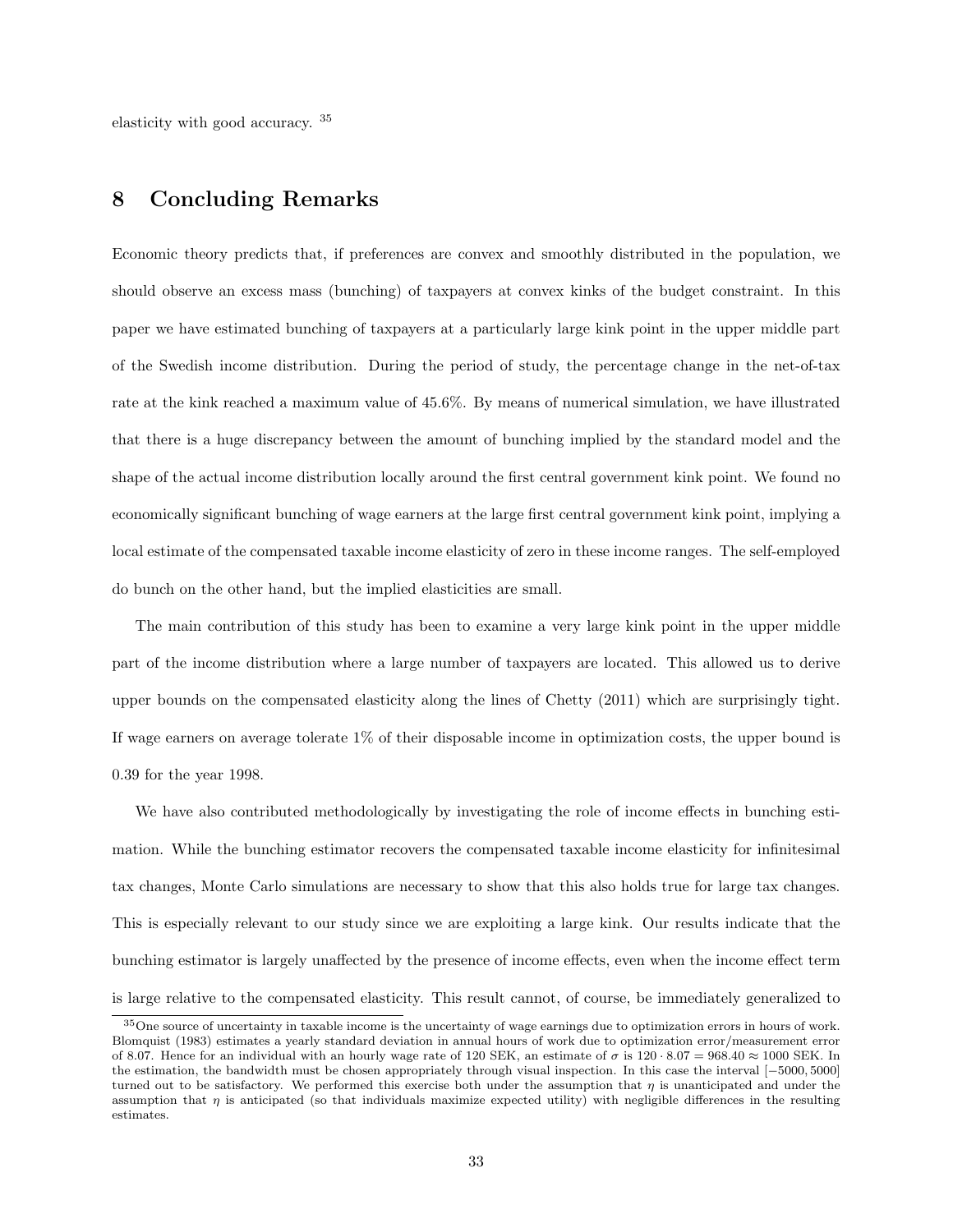broader classes of utility functions. However, it clearly suggests that income effects create a second-order problem in the context of bunching estimation.

Historically, many studies of labor supply and taxable income responses have been undertaken on Swedish data. Most of these studies obtain behavioral elasticities that predict a certain amount of bunching at kink points. A final, perhaps trivial, contribution of our paper is that we are, to our knowledge, the first researchers to carefully examine the Swedish income distribution locally around kink points.

### References

- [1] Blomquist, N.S. (1983) "The Effect of Income Taxation on the Labor Supply of Married Men in Sweden" Journal of Public Economics 22, 169-197.
- [2] Blomquist, S. and W. Newey (2002) "Nonparametric estimation with nonlinear budget sets," Econometrica 70 (6), 2455-2480.
- [3] Blomquist, S and H. Selin (2010) "Hourly Wage Rate and Taxable Labor Income Responsiveness to Changes in Marginal Tax Rates", Journal of Public Economics 94, 878-889.
- [4] Blundell, R. and T. MaCurdy (1999) "Labor Supply: A Review of Alternative Approaches" in O. Ashenfelter and D. Card (eds), Handbook of Labor Economics, Elsevier, Amsterdam.
- [5] Burtless, G. and J.A. Hausman (1978) "The Effect of Taxation on Labor Supply: Evaluating the Gary Negative Income Tax Experiments", Journal of Political Economy 86, 1103-30.
- [6] Chetty, R. (2011) "Bounds on Elasticities with Optimization Frictions: A Synthesis of Micro and Macro Evidence on Labor Supply", forthcoming Econometrica.
- [7] Chetty, R. and E. Saez (2009) "Teaching the Tax Code: Earnings Responses to an Experiment with EITC Recipients", NBER Working Paper No. 14836
- [8] Chetty, R. , Friedman, J. , Olsen, T. and L. Pistaferri (2011a) "Adjustment Costs, Firm Responses, and Micro vs. Macro Labor Supply Elasticities: Evidence from Danish Tax Records" Quarterly Journal of Economics 126, 749-804.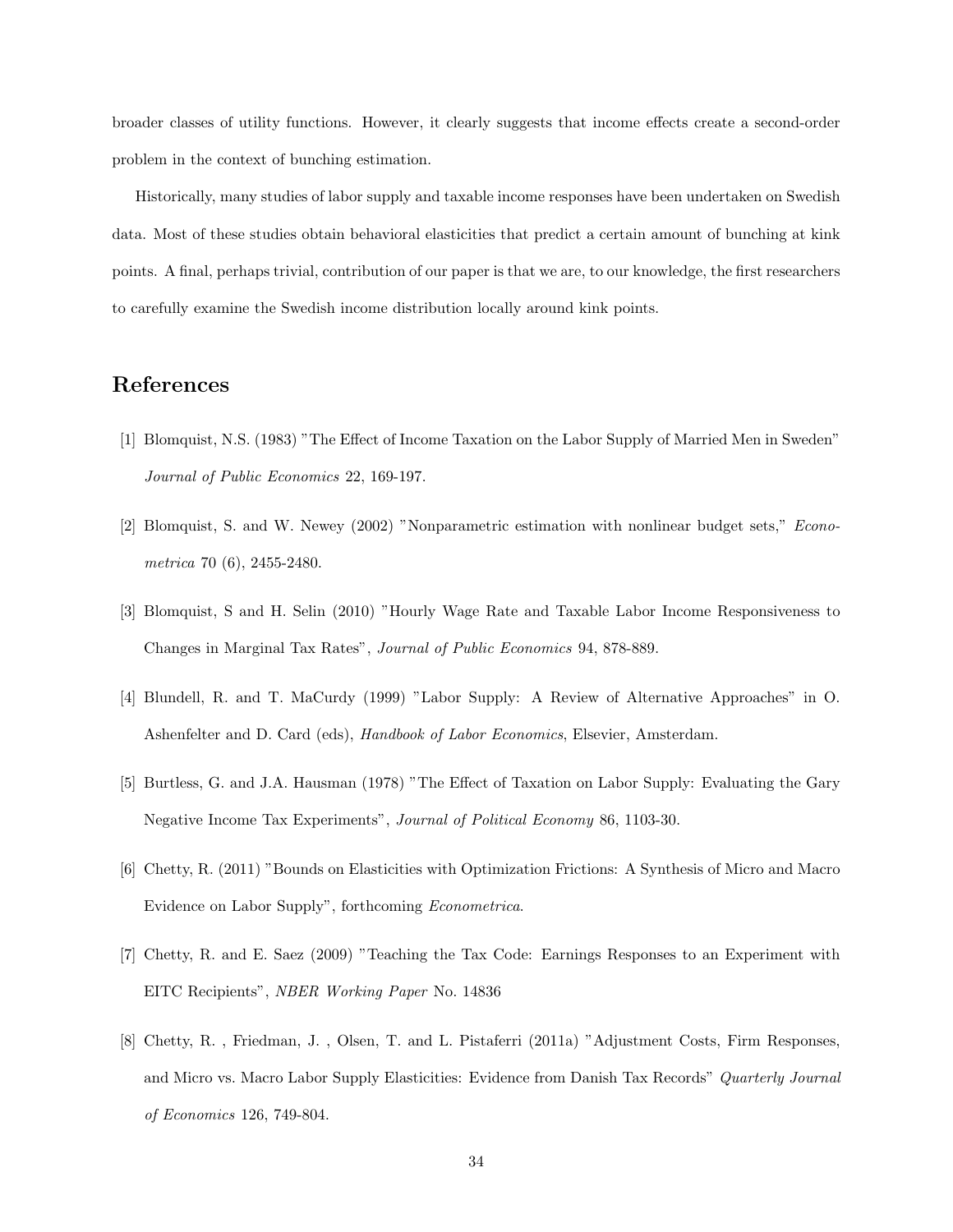- [9] Chetty, R. , Friedman, J. , E. Saez (2011b) "Using Differences in Knowledge Across Neighborhoods to Uncover the Impacts of the EITC on Earnings", preliminary slides, November 2011.
- [10] Engström, P., Nordblom, K., Ohlsson, H. and A. Persson (2011) "Tax Aversion and Loss Evasion," Uppsala Center for Fiscal Studies working paper 2011:11.
- [11] Feldstein, M. (1995) "The Effect of Marginal Tax Rates on Taxable Income: A Panel Study of the 1986 Tax Reform Act", Journal of Political Economy 103, 551-72.
- [12] Gelber, A.M. (2011) "Taxation and the Earnings of Husbands and Wives", Working paper, University of Pennsylvania.
- [13] Hansson, Å. (2007) "Taxpayers responsiveness to tax rate changes and implications for the cost of taxation," International Tax and Public Finance 14, 563-82.
- [14] Heim, B. T. (2009) Structural Estimation of Family Labor Supply with Taxes: Estimating a Continuous Hours Model Using a Direct Utility Specification, Journal of Human Resources 44(2), 350-385.
- [15] Imbens, G. W., and C. F. Manski (2004) "Confidence Intervals for Partially Identified Parameters," Econometrica 72, 1845-1857.
- [16] Kleven, H. J. , Knudsen, M. , Kreiner, C. T. , Pedersen, S. , E. Saez (2011) "Unwilling or Unable to Cheat? Evidence from a Tax Audit Experiment in Denmark" Econometrica 79, 651-692.
- [17] Kleven, H.J. and M. Waseem (2011) "Tax Notches in Pakistan: Tax Evasion, Real Responses, and Income Shifting" Working paper, London School of Economics.
- [18] OECD (2011) "Taxing Wages 2009-2010. Special Feature: Wage Income Tax Reforms and Changes in Tax Burdens" OECD Publishing. http://dx.doi.org/10.1787/tax wages-2010-en.
- [19] Pirttilä, J. and H. Selin (2011) "Tax Policy and Employment. How Does the Swedish System Fare?" Uppsala Center for Fiscal Studies working paper 2011:2.
- [20] Saez, E. (1999) "Do Taxpayers Bunch at Kink Points?" NBER Working Paper No. 7366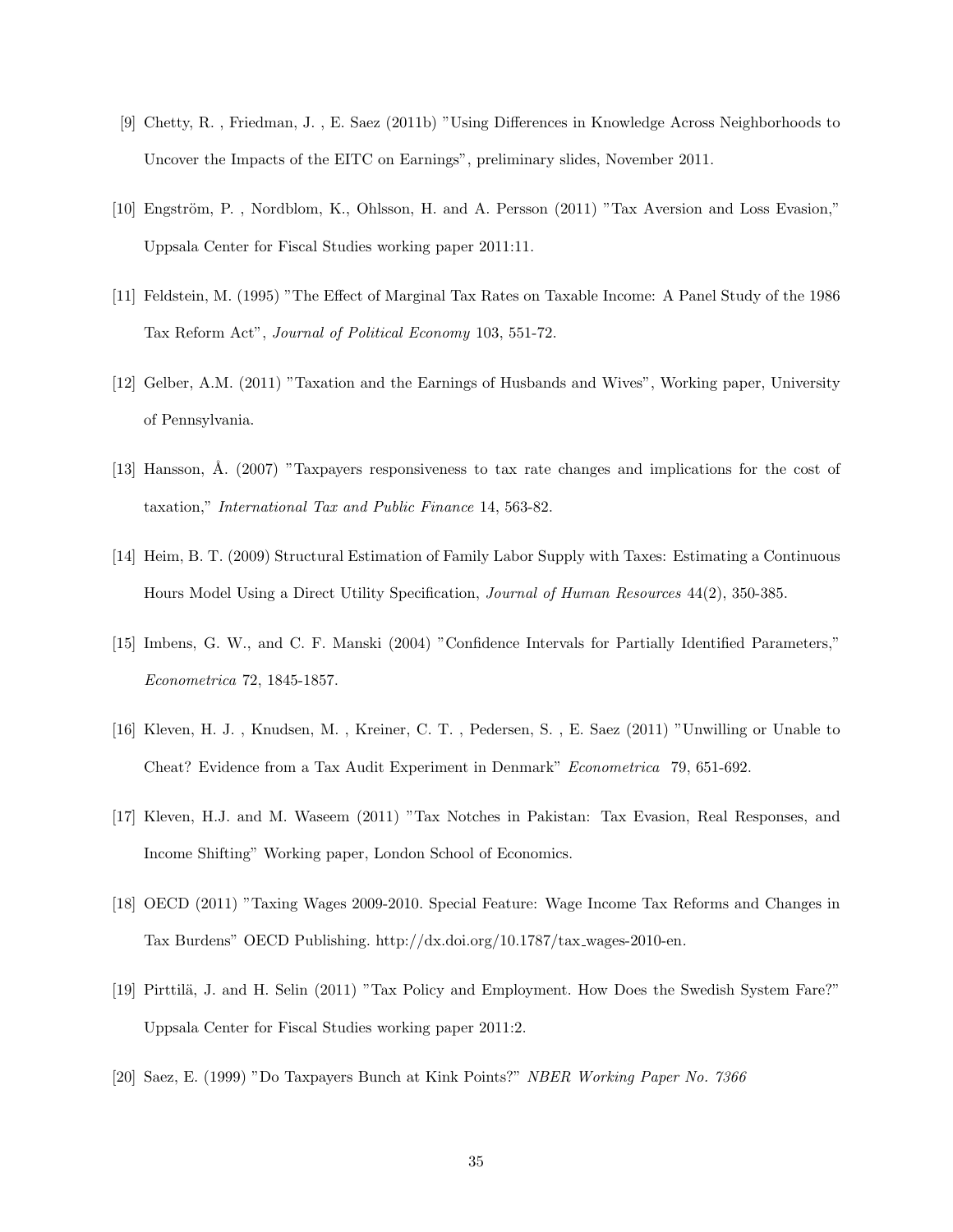- [21] Saez, E. (2001) "Using Elasticities to Derive Optimal Income Tax Rates" Review of Economic Studies 68, 205-229
- [22] Saez, E. (2002) "Do Taxpayers Bunch at Kink Points" NBER-TAPES conference draft, June 2002.
- [23] Saez, E. (2010) "Do Taxpayers Bunch at Kink Points?" American Economic Journal: Economic Policy 2(3), 180-212
- [24] Saez, E. , Slemrod, J. , S. Giertz (2010) "The Elasticity of Taxable Income with Respect to Marginal Tax Rates: A Critical Review", forthcoming Journal of Economic Literature
- [25] Selin, H. (2011) "Marginal Tax Rates and Tax-Favoured Pension Savings of the Self-Employed. Evidence from Sweden", forthcoming Scandinavian Journal of Economics.
- [26] Schjerning, B. and D. le Maire (2011) "Tax-Bunching, Income Switching and Self-Employment", Slides presented at the Nordic Workshop on Tax Policy and Public Economics January 28th, 2011
- [27] Slemrod, J. and W. Kopczuk (2002) "The Optimal Elasticity of Taxable Income", Journal of Public Economics 84(1), 91-112.
- [28] Swedish Tax Agency (2010) "Skatter i Sverige 2010. Skattestatistisk ˚arsbok" [Tax Statistical Yearbook of Sweden], SKV 152, edition 13. Published December 2010.
- [29] Weber, C. (2011) "Does the Earned Income Tax Credit Reduce Saving by Low-Income Households?", Working paper, University of Michigan

### A Income effects with a small tax change

Consider without loss of generality a two segment piece-wise linear tax schedule. On each linearized segment of the budget constraint the optimal choice of z is a function  $z = z(1 - \tau_i, y_i)$  of the marginal net-of-tax rate  $\tau_i$  and the virtual income  $y_i$  facing the individual,  $(i = 1, 2)$ . Before the reform  $\tau_1 = \tau_2 = \tau$  and  $y_1 = y_2 = m$ . After the reform  $\tau_2 > \tau_1$  and  $y_2 > y_1$ . Suppose that the tax change is small so that  $\tau_2 - \tau_1 = d\tau$ . Consider an agent locating to the right of  $k$  before the reform. The total derivative of the optimal supply function  $z(1-\tau, y)$  is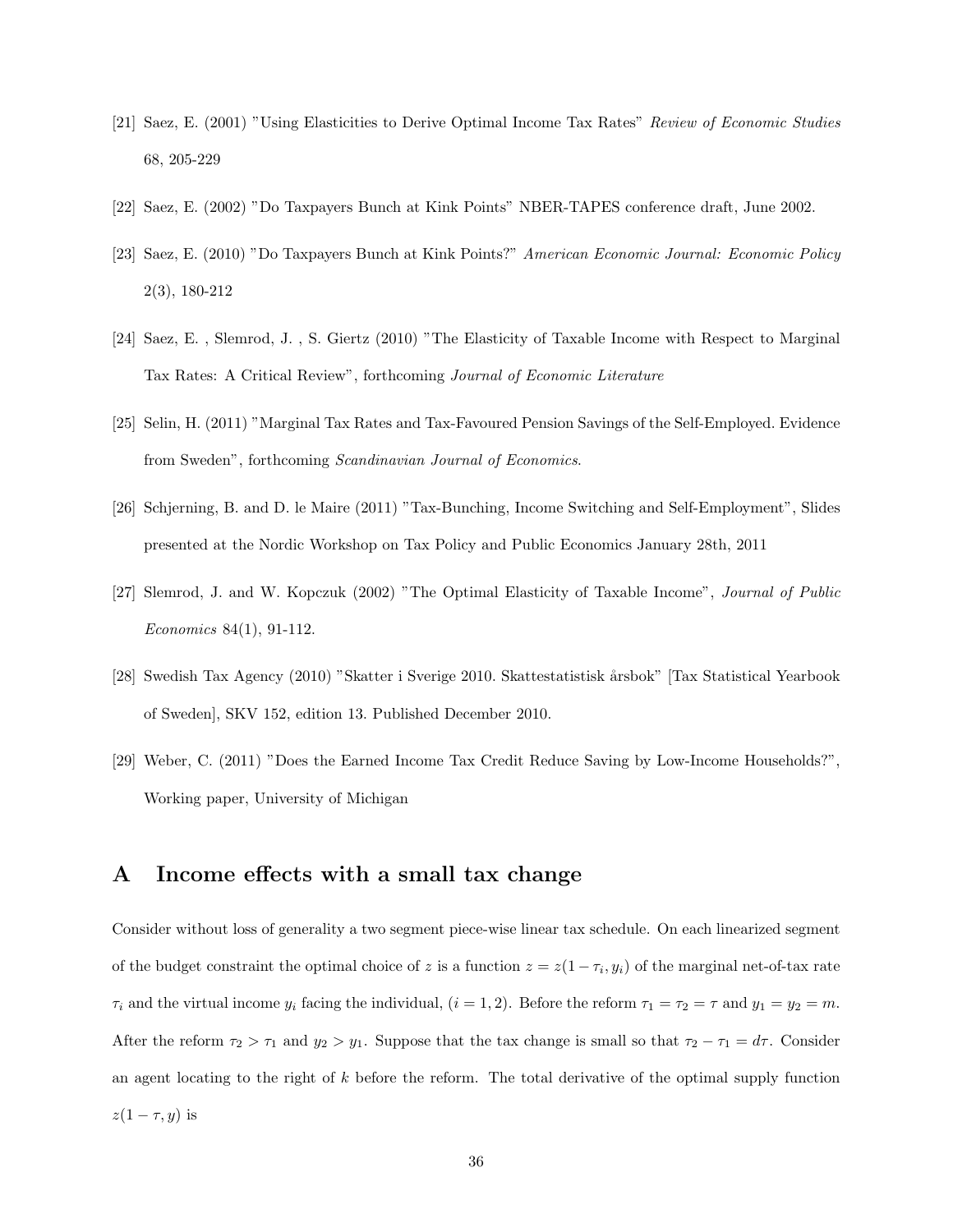$$
dz = \frac{\partial z}{\partial (1 - \tau)} d(1 - \tau) + \frac{\partial z}{\partial y} dy
$$
\n(9)

Using the Slutsky relationship  $\frac{\partial z}{\partial (1-\tau)} = \frac{\partial z^c}{\partial (1-\tau)} + \frac{\partial z}{\partial y}z$  (where  $z^c$  is the compensated supply function) we can rewrite (9) as

$$
dz = \frac{\partial z^{c}}{\partial (1 - \tau)} d(1 - \tau) + \frac{\partial z}{\partial y} (dy + zd(1 - \tau))
$$
\n(10)

The textbook definition of virtual income for segment i is  $y_i = y_{i-1} + [(1 - \tau_{i-1}) - (1 - \tau_i)]k_i$ , where k is the lower end point of the *i*:th segment for all  $i > 1$  (c.f. Blundell and MaCurdy 1999). On the first segment,  $y_1 = m$ . Accordingly, virtual income on the second segment is  $y_2 = (\tau_2 - \tau_1) k + m = d\tau \cdot k + m$ . Hence  $\frac{dy_2}{d\tau} = k$  which we rewrite as  $dy_2 = -d(1-\tau)k$ . Thus the relevant change in virtual income for an individual who before the reform reported  $z > k$  is  $dy = -d(1 - \tau)k$ . Insertion into (10) yields

$$
dz = \frac{\partial z^{c}}{\partial (1 - \tau)} d(1 - \tau) + \frac{\partial z}{\partial y} d(1 - \tau) [z - k]
$$
\n(11)

The first term in the above equation is simply the compensated taxable income response whereas the second term arises because of the income effect. Intuitively, this term is larger, the larger is the share of income exceeding k (as reflected by  $[z - k]$ ). However, for a small tax change, the interval of taxpayers who bunch at the kink point is  $[k, k + dz]$  i.e. the marginal individual who bunches at the kink point is located close to k before the reform. Hence, the second term in (11) contains the product of two infinitesimal terms and is therefore of second order.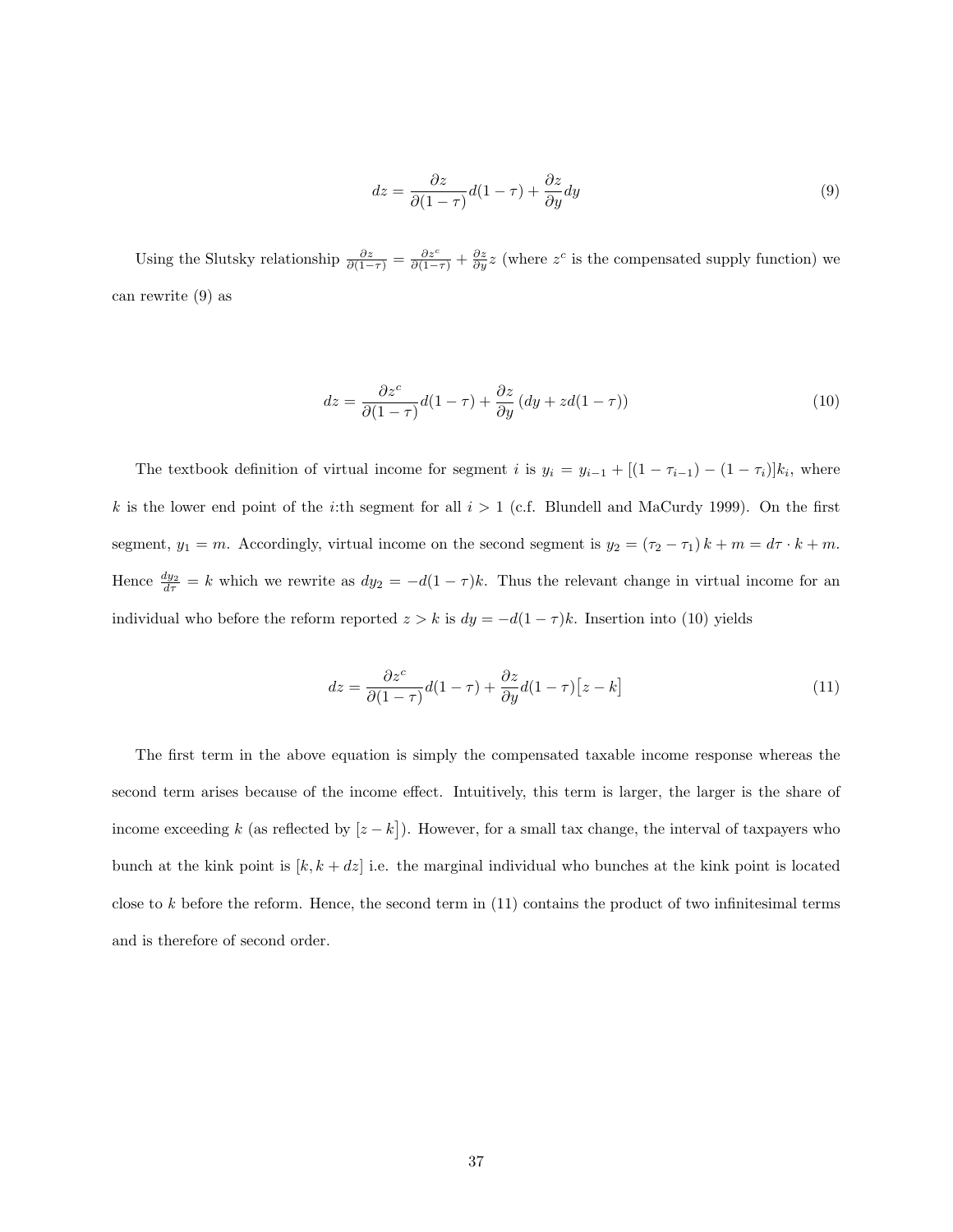### B Proof that the compensated elasticity is equal to  $e$ .

Maximizing  $(8)$  with respect to z leads to the first order condition

$$
\frac{(1-\tau)}{z(1-\tau)+y} = \frac{1}{\left(1+\frac{1}{1+\frac{1}{e}}z_0\left(\frac{z}{z_0}\right)^{1+\frac{1}{e}}\right)}\left(\frac{z}{z_0}\right)^{\frac{1}{e}}
$$

Taking logs yields

$$
\log(1-\tau) - \log(z(1-\tau) + y) = \frac{1}{e}(\log z - \log z_0) - \log\left(1 + \frac{1}{1+\frac{1}{e}}z_0\left(\frac{z}{z_0}\right)^{1+\frac{1}{e}}\right)
$$

Differentiation of the above expression w.r.t.  $(1 - \tau)$  yields

$$
-\frac{1}{(1-\tau)} + \frac{1}{e} \frac{dz}{d(1-\tau)} \frac{1}{z} + \frac{1}{z(1-\tau) + y} \left[ (1-\tau) \frac{dz}{d(1-\tau)} + z \right] = \tag{12}
$$

$$
=\frac{1}{\left(1+\frac{1}{1+\frac{1}{e}}z_0\left(\frac{z}{z_0}\right)^{1+\frac{1}{e}}\right)}\left(\frac{z}{z_0}\right)^{\frac{1}{e}}\frac{dz}{d(1-\tau)}
$$
(13)

On the other hand, direct differentiation of the utility function (8) with respect to  $(1 - \tau)$  and setting it to zero yields

$$
\frac{1}{(1-\tau)z+y}\left[z+(1-\tau)\frac{dz}{d(1-\tau)}\right] = \frac{1}{\left(1+\frac{1}{1+\frac{1}{e}}z_0\left(\frac{z}{z_0}\right)^{1+\frac{1}{e}}\right)}\left(\frac{z}{z_0}\right)^{\frac{1}{e}}\frac{dz}{d(1-\tau)}
$$
(14)

The above equation characterizes movements along a given indifference curve  $U$ . Combining (12) and (14) we obtain the marginal effect of a tax change, keeping utility constant, hence

$$
\frac{1}{(1-\tau)z+y} \left[ z + (1-\tau) \frac{dz}{d(1-\tau)} \bigg|_U \right] = -\frac{1}{(1-\tau)} + \frac{1}{e} \frac{dz}{d(1-\tau)} \bigg|_U \frac{1}{z} + \frac{1}{z(1-\tau)+y} \left[ z + (1-\tau) \frac{dz}{d(1-\tau)} \bigg|_U \right]
$$

Cancelling the common terms in the above equation and using the definition of the elasticity we obtain

$$
\frac{dz}{d(1-\tau)}\bigg|_U \frac{(1-\tau)}{z} = e
$$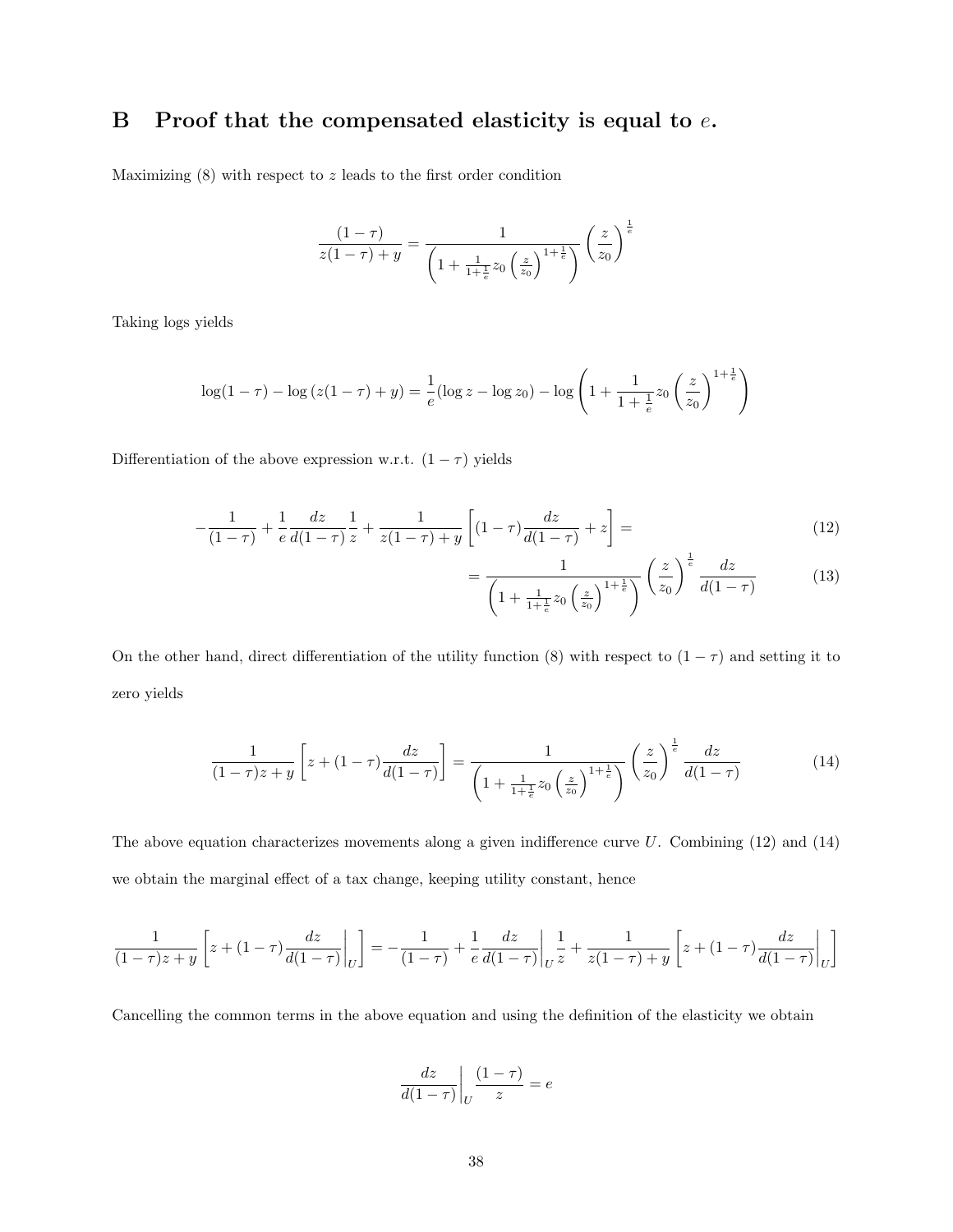# C Summary Statistics and Sensitivity Analysis

|                                     | All individuals | $z \in [-75, -5]$ | $z \in [-5, 5]$ | $z \in [5, 75]$ |
|-------------------------------------|-----------------|-------------------|-----------------|-----------------|
| Age                                 | 41.219          | 44.329            | 45.016          | 45.246          |
| Male                                | 0.490           | 0.571             | 0.654           | 0.693           |
| Married                             | 0.382           | 0.437             | 0.473           | 0.491           |
| Public sector employee              | 0.231           | 0.266             | 0.250           | 0.238           |
| University degree                   | 0.267           | 0.287             | 0.373           | 0.430           |
| Taxable income                      | 203,737         | 264,268           | 307,121         | 341,779         |
| Wage income and transfers           | 183,150         | 250,370           | 295,368         | 328,223         |
| Pension income                      | 21,981          | 17,229            | 15,236          | 16,835          |
| Fraction with positive deductions   | 0.421492        | 0.604606          | 0.652646        | 0.672615        |
| Fraction with deductions $>$ SEK    | 0.009           | 0.010             | 0.013           | 0.017           |
| 50,000                              |                 |                   |                 |                 |
| Fraction with deductions for travel | 0.151           | 0.239             | 0.254           | 0.265           |
| expenses                            |                 |                   |                 |                 |
| Fraction with deductions for pen-   | 0.308           | 0.436             | 0.480           | 0.502           |
| sion contributions                  |                 |                   |                 |                 |
| Total deductions                    | 4,946           | 6,673             | 7,979           | 9,004           |
| Deductions for travel expenses      | 2,020           | 3,174             | 3,401           | 3,689           |
| Deductions for pension contribu-    | 2,091           | 2,543             | 3,383           | 3,899           |
| tions                               |                 |                   |                 |                 |
| Number of observations              | 42,587,397      | 8,667,227         | 838,488         | 3,406,364       |

Table 4: Summary statistics. Wage earner sample, 1998-2005.